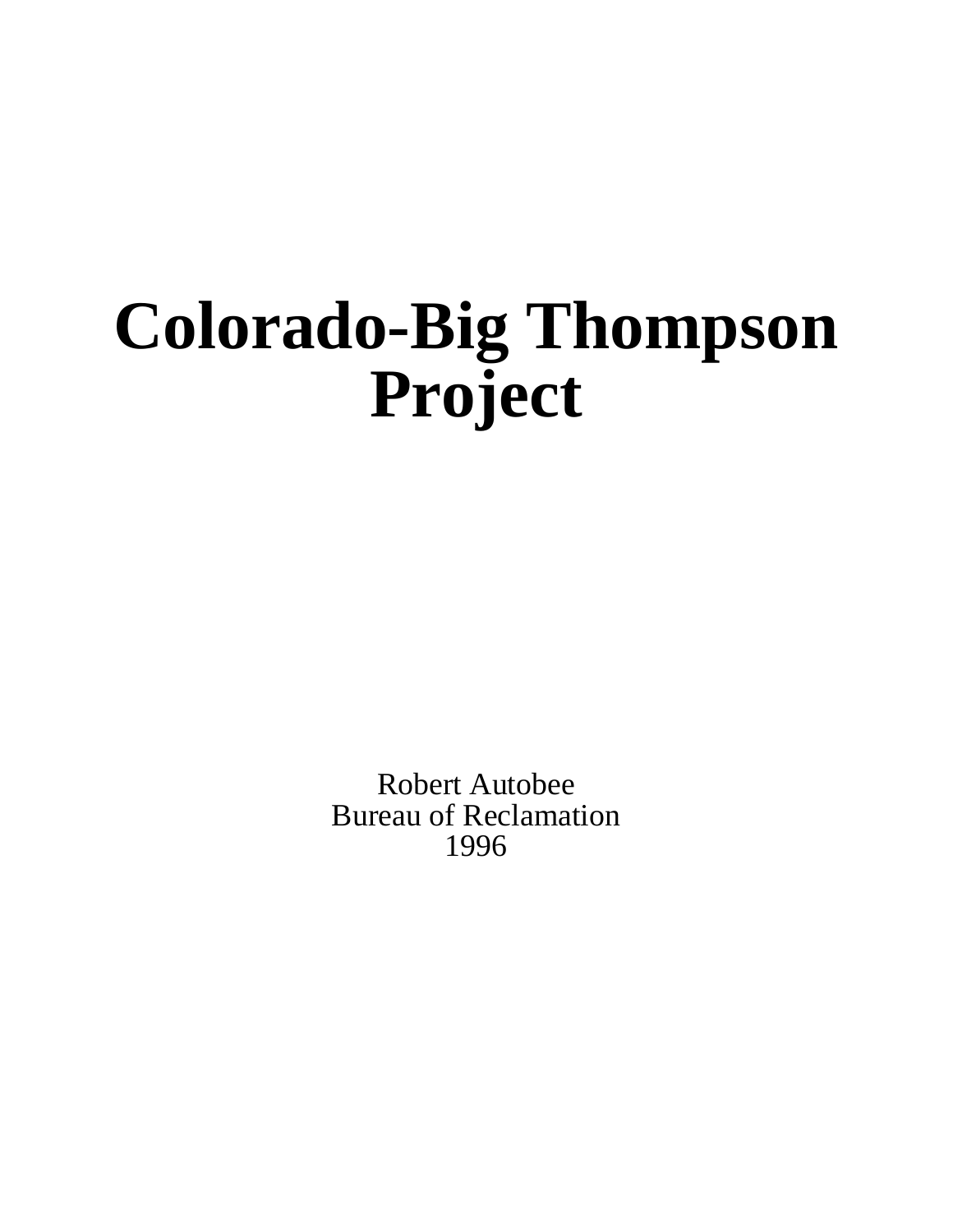# **Table of Contents**

| <b>Books</b> |  |
|--------------|--|
|              |  |
|              |  |
| Index        |  |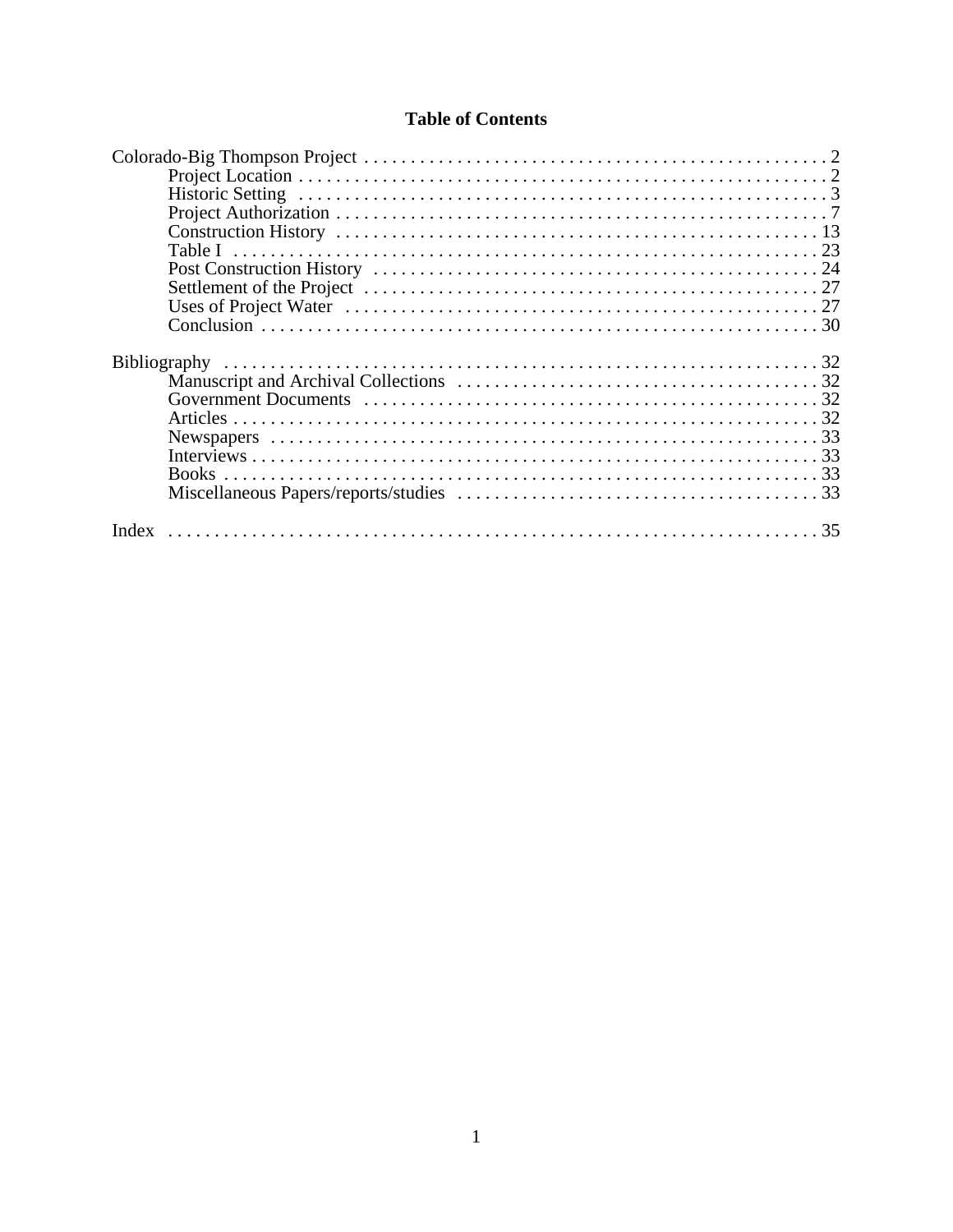# **Colorado-Big Thompson Project**

From planner's dreams to blueprints to everyday operation, notoriety has been the companion of the Colorado-Big Thompson Project at every step. The challenge of harnessing the Western Slope headwaters of the Colorado River to service the state's Eastern Slope plains came with a series of natural and man-made roadblocks. In confronting this challenge, Reclamation not only tackled a mountain range and the laws of gravity, it fought fraternal squabbles with other Federal agencies, dealt with protests over the preservation of Rocky Mountain National Park, oversaw squabbles between Western Slope and Eastern Slope Colorado, and waited through labor disputes, water rights wrangles, material and manpower shortages, and delays resultant from World War II.

Reclamation designed the Colorado-Big Thompson, or CBT, to collect and deliver up to 310,000 acre-feet of water annually from the Colorado River Basin. High in the Rocky Mountains, the project gathers snowmelt for four dams and pumps upwards to a similar number of reservoirs. Moisture is transported west to east 3,800 feet beneath the Continental Divide through the 13.1-mile Alva B. Adams Tunnel. On the eastern third of its journey, the water cascades down to the different diversion structures for delivery to farms and an increasing number of housing developments. The entire project contains more than 100 major features, 125 water user organizations, 60 reservoirs and many distribution canals. In two decades, this Rocky Mountain saga helped transform Northern Colorado into one of the nation's most productive agricultural regions, and laid the foundation for a tract-home land rush along the state's Front Range.

# **Project Location**

It starts with white snows and gray winters and runs from the pine trees and peaks down beneath the 14,000 foot Continental Divide before stopping in the tall grass prairies of Colorado's northeastern corner. The terrain covered by the Colorado-Big Thompson is a tour across the climates and regions within the state's borders. The CBT Project spans 250 miles east-to-west from Brush on the high plains of Eastern Colorado to Kremmling in the high

2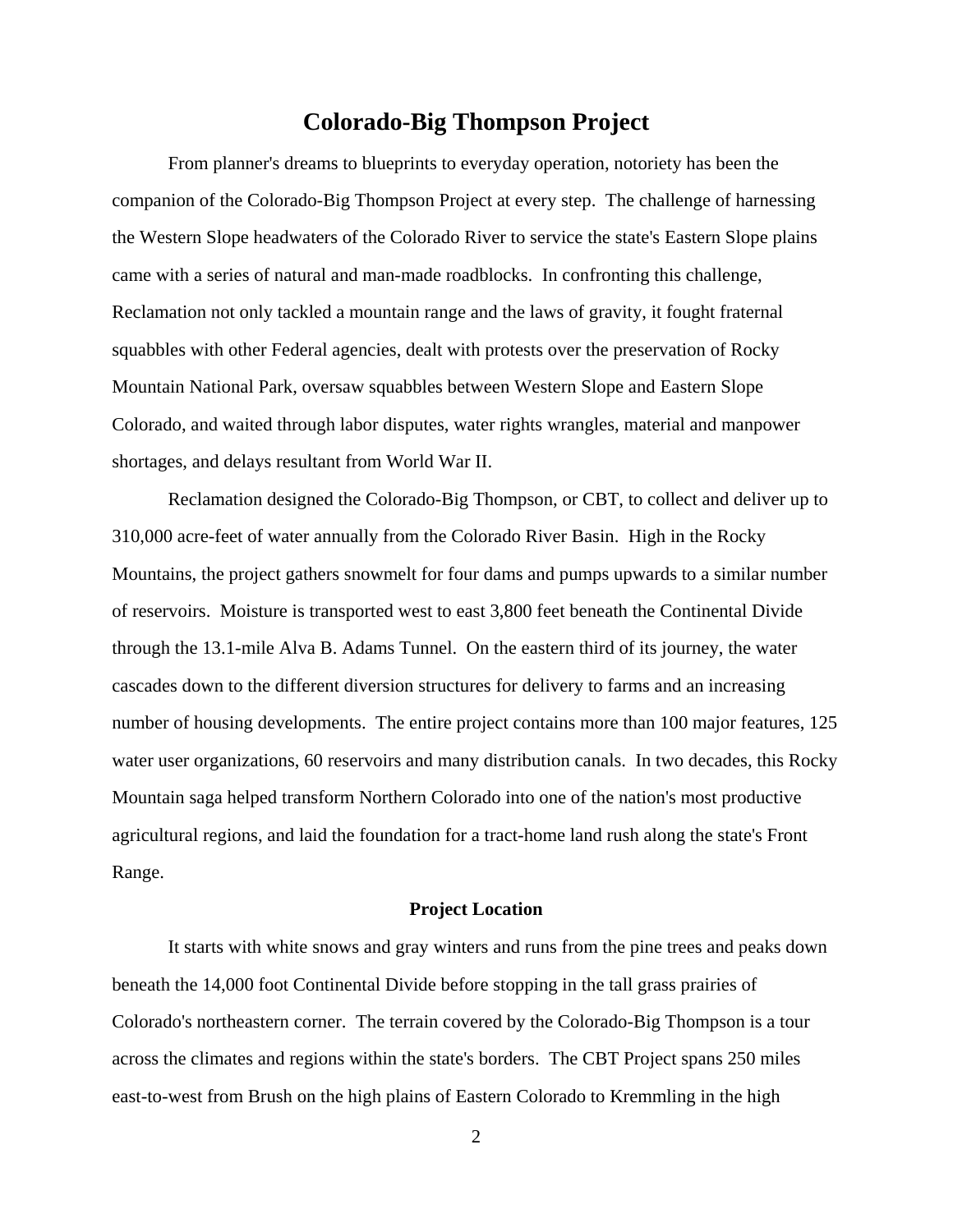mountains of Western Colorado. The service area stretches 65 miles north-to-south from near the Wyoming border to the city of Boulder. The CBT furnishes supplemental water to approximately 720,000 acres and more than 400,000 people in the South Platte River Basin. It also provides power to the towns of Longmont, Loveland, Boulder, Fort Collins, Greeley, Fort Morgan, and Sterling, and overall, eleven communities receive municipal and industrial water from the project.

In Colorado, precipitation is the treasure that gets harder to find farther down the peaks or on the eastern slope. Elevations over 10,000 feet usually receive 30 inches or more a year of moisture in the form of rain, snow, sleet, and hail. Only in July and August does the average daily minimum temperature work its way above freezing. At Grand Lake, (elev. 8,369 feet), yearly moisture averages 16 inches. East of the mountains average annual totals drop to 12.5 inches at Greeley, but increases to 16.5 inches a year at Julesburg, near the Nebraska line. The eastern slope is the extreme western Great Plains, and has a climate of warm, sunny days during the spring and summer and cool nights favorable for agriculture.<sup>1</sup>

# **Historic Setting**

Directed by newspaper editor Horace Greeley's admonition to "Go west and grow up with the country," the settlers of the Union Colony, later to become Greeley, Colorado, built their community in the spirit of the pundit's words. They soon discovered their new settlement desperately needed water. The shallow valleys and flat prairies of the South Platte River and its tributaries were home for the buffalo, but dry, bare of trees and other vegetation. Soon after their arrival in the 1860s, northeastern Colorado pioneers plowed small ditches from nearby creeks to irrigate a few acres of land.

In 1870, the Union Colony boasted 2,000 people and irrigated about 12,000 acres along the Cache la Poudre River. The following year, the colonists built the first planned irrigation

<sup>1.</sup> U.S., Department of the Interior, Water and Power Resources Service, *Project Data*, (Denver: United States Government Printing Office, 1981), 251-61; U.S., Department of Interior, Bureau of Reclamation, *Colorado-Big Thompson Project: Technical Record of Design and Construction*, Vol. 1, (Washington, D.C., Government Printing Office, 1957), 5; U.S., Department of Interior, Bureau of Reclamation, *Annual Project History, Colorado-Big Thompson Project, Colorado*, Vol. 22, 1959, 8.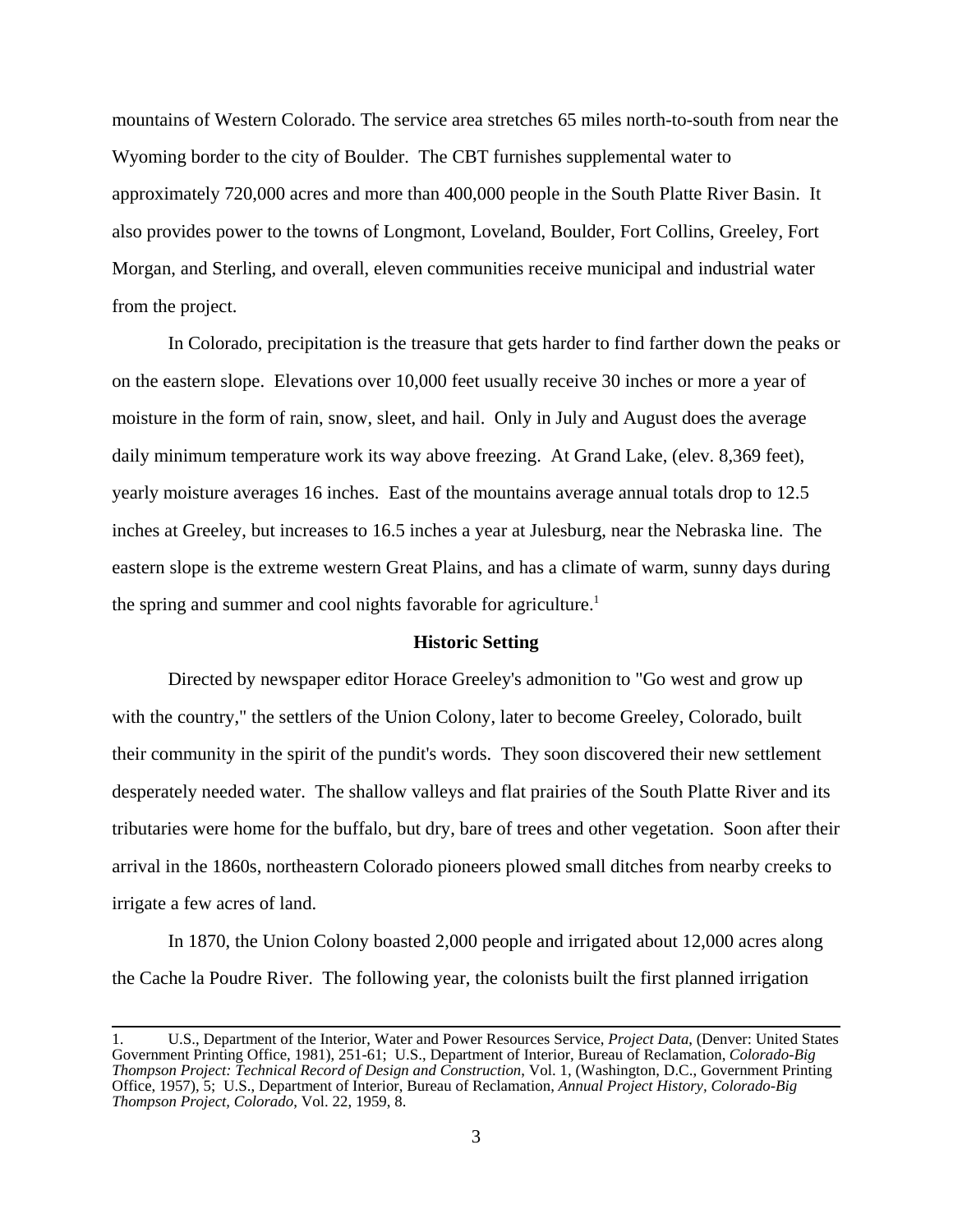ditch in Colorado Territory, the 27-mile long Greeley Canal No. 1. Similar irrigation enterprises followed at Fort Collins, Longmont, and Loveland. A series of water rights disagreements among different small towns led to the creation of Colorado's innovative irrigation laws. The lessons learned on the high plains were enacted into the state's water codes and establishment of water districts in 1879. The close of the nineteenth century saw a spate of reservoir construction in northern Colorado aided by a decade of above average precipitation. By 1910, the limitations of the reservoirs then in use stimulated discussion among farmers, businessmen, and engineers on the possibility of transmountain diversion to the plains.<sup>2</sup>

The idea of mastering the Colorado River had been kicking around the state for at least thirty years. In 1889, the legislature appropriated \$20,000 for a survey led by state engineer K. P. Maxwell. His job was to research the feasibility of drilling a tunnel from Monarch Lake on a Colorado River tributary to St. Vrain Creek, a tributary of the South Platte. The legislature also spent \$3,000 to survey the possibilities of diverting water from the North Platte, Laramie, and Colorado Rivers to the South Platte. No action resulted from either study. During this era, the expanding political and economic influence of agri-business heightened the demand for water along the Front Range. Between 1890 and 1905, beet sugar factories owned by Great Western Sugar Company opened in Loveland and Greeley and two other smaller communities. The sugar beet crop increased the value of land in Weld, Larimer, and Morgan Counties, where most of the crop grew. Great Western Sugar eventually operated 11 of their 17 plants from the foot of the Rockies to the Colorado-Nebraska border.<sup>3</sup>

In 1904, the newly established United States Reclamation Service (USRS) concluded a report which suggested raising the elevation of Grand Lake 20 feet. At the lake's outlet, a dam would create a reservoir storing about 140,000 acre feet of water. The plan included construction of a 12-mile tunnel from Grand Lake to either the Big Thompson River or St. Vrain

<sup>2.</sup> U.S. Congress, Senate, *Synopsis of Report on Colorado-Big Thompson Project, Plan of Development and Cost Estimate Prepared by the Bureau of Reclamation, Department of Interior*, 75th Congress, 1st session, June 15, 1937, 5-6; J. M. Dille, *A Brief History of the Northern Colorado Water Conservancy District and the Colorado-Big Thompson Project*, (Loveland, Colorado: NCWCD, 1958), 3.

<sup>3.</sup> U.S., Department of Interior, Bureau of Reclamation, *Annual Project History, Colorado-Big Thompson Project*, Vol. 1, 1938-9, 3-4; U.S., Department of Interior, Bureau of Reclamation, *Accomplishments of Irrigation Weld County, Colorado*, (Denver: February 1952), 4.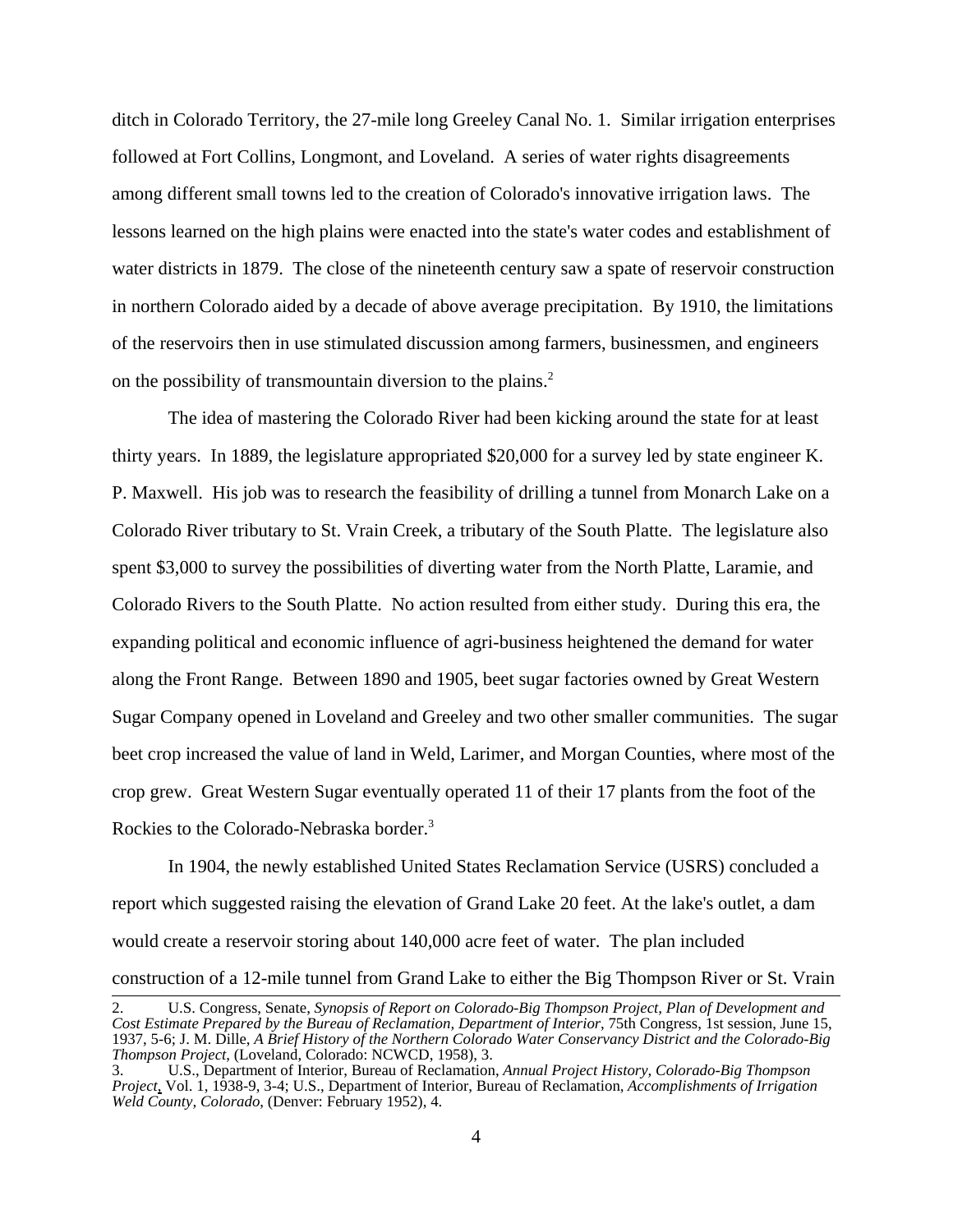Creek. The report languished for years, but in the thoughts of many Northern Coloradans, its proposals were worth pursuing. Eleven years later, Congress passed a bill creating the 260,000 acre Rocky Mountain National Park, 50 miles northwest of Denver. That bill shaped the direction of future transmountain diversion in the area. The measure specifically granted permission for the USRS to "enter upon and utilize for flowage or other purposes any area within said park which may be necessary for the development and maintenance of a Government Reclamation Project."

On November 22, 1922, the federal Colorado River Compact apportioned the river's water between the upper and lower basin states. Later in the decade, the Boulder Canyon Act provided funds for determining the amount of lands under irrigation in the Colorado River Basin. In the 1920s, as Washington regulated the Colorado's future, the first summers of the Dust Bowl crossed the plains bringing heat and blowing soil to wither nearly \$47 million in crops. The increasing ferocity of the weather convinced Colorado's Democratic Senator, Alva B. Adams, to push the federal government for the adoption of a transmountain diversion project. The former banker from Pueblo, described as "on the conservative side," endeavored to convince the "New Deal" administration of President Franklin D. Roosevelt that a mammoth water project would benefit not only the state's agri-business, but its other local economies as well.<sup>4</sup>

As Adams worked his way through the highest levels of bureaucracy in Washington, back on the high plains, some local citizens sought to attack the problem from a different angle. On August 14, 1933, a meeting between George M. Bull, Colorado engineer for the recently formed Public Works Administration (PWA) and the Commissioners of Weld County hashed over the feasibility of this public works venture. Those in the room saw the creation of a "Grand Lake" project as a counter-attack against the Depression. Locals claimed Weld County was the world's largest area under irrigation, 4,022 square miles -- a region the size of Connecticut -- and

<sup>4.</sup> U.S., Department of Interior, Bureau of Reclamation, The Story of the Colorado-Big Thompson Project, (rev. ed.), (Washington, D.C.: Government Printing Office, 1968), vi; Vaughan Mechau, "East Meets West," in The *Reclamation Era*, (August, 1947): 171; Daniel Tyler, *The Last Water Hole in the West: The Colorado-Big Thompson Project and the Northern Colorado Water Conservancy District*, (Niwot, Colorado: The University Press of Colorado, 1992), 44-5. The Secretary of the Interior Harold L. Ickes made the observation about Senator Adams.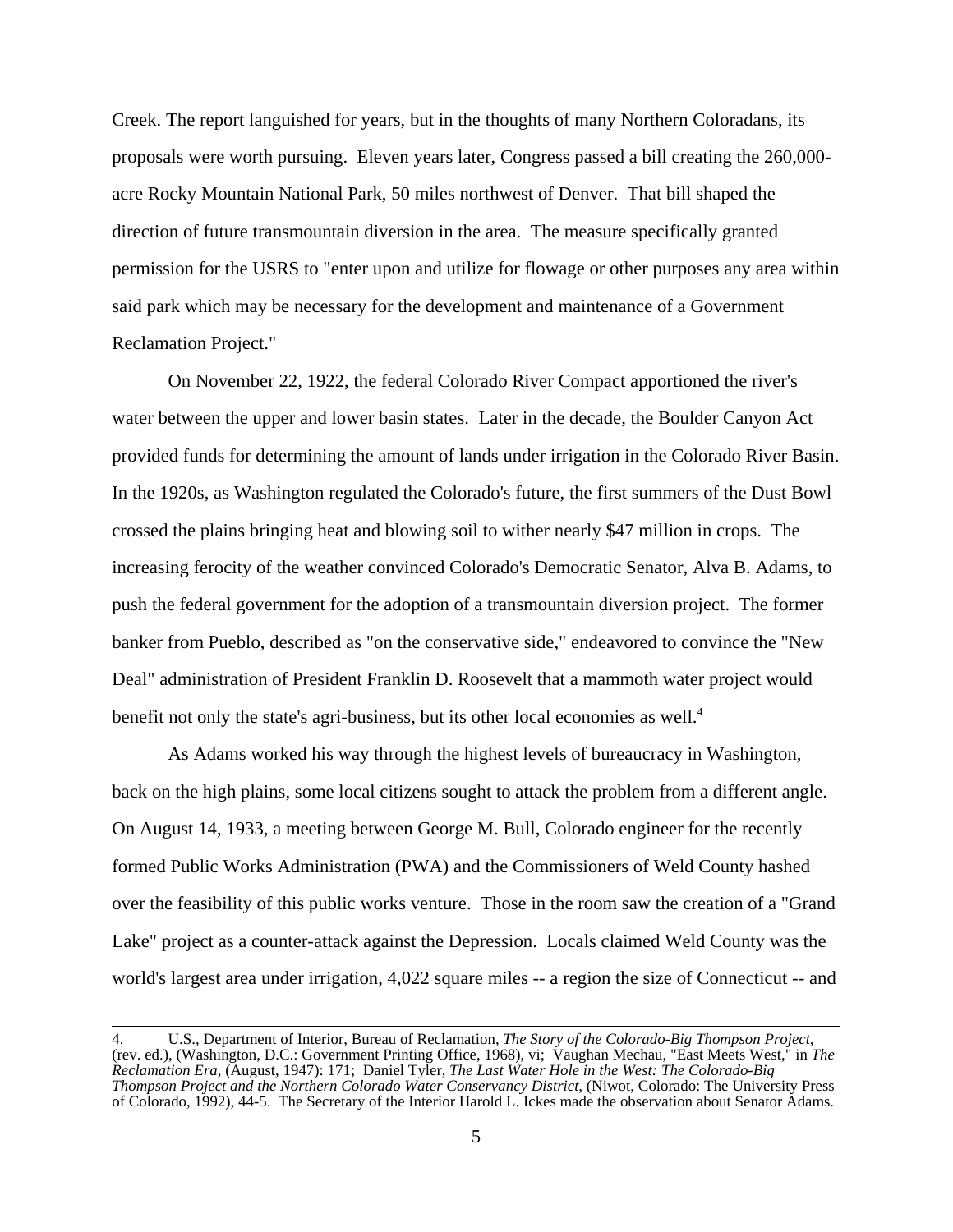in need of more water to further stimulate the agriculture-dominated economy. Soon, the plan was the center of discussion in Northern Colorado's dusty town halls, clubs and lodges, and private offices. O. G. Edwards, president of the Greeley Chamber of Commerce, appointed a group known as the "Grand Lake Committee" in June 1933 to undertake surveys and solicit funding. By 1935, the committee had evolved into the Northern Colorado Water Users Association (NCWUA).

Contributions to an expense fund poured in from Weld and neighboring Larimer Counties, the Greeley Chamber of Commerce, and private citizens. The NCWUA sought large companies with a big stake in the economic well-being of Northern Colorado: Great Western Sugar, the Union Pacific Railroad, and Burlington Railroad. These firms would benefit in some way after their investments to get the project off the ground. The expense fund's first major expenditure went to hire two local engineers to prepare a report on the diversion potential of Grand Lake. Simultaneously, those private citizens with a taste for economic and civic activism decided to ask the PWA for a grant and a loan and try to get Reclamation interested in the project.<sup>5</sup>

Every region desirous of Reclamation's arrival always had one or two energetic representatives to issue invitations to the government to come and build, but few had as many resources as Charles Hansen. From 1902, until his death in 1953, Hansen was editor of the *Greeley Tribune* newspaper. A good deal of that career was spent fighting for transmountain diversion to the Colorado plains. Known as the "Godfather of the CBT" in his later role as president of the Northern Colorado Water Conservancy District (NCWCD), Hansen organized high plains farmers, businessmen, and local politicians to familiarize Reclamation and the federal government with the advantages of Northern Colorado. Hansen was an apostle of "quiet evangelism" as he coaxed all parties involved to support this work. One writer wooed by Hansen's objectives stated, "He would talk in a low voice to anyone who would listen; then he would take you down in the basement of the *Tribune* and show you the worksheets, the

<sup>5.</sup> J. M. Dille, *A Brief History of Northern Colorado Water Conservancy District*, 11-2; *Denver Post*, 2 June 1936, p. 16.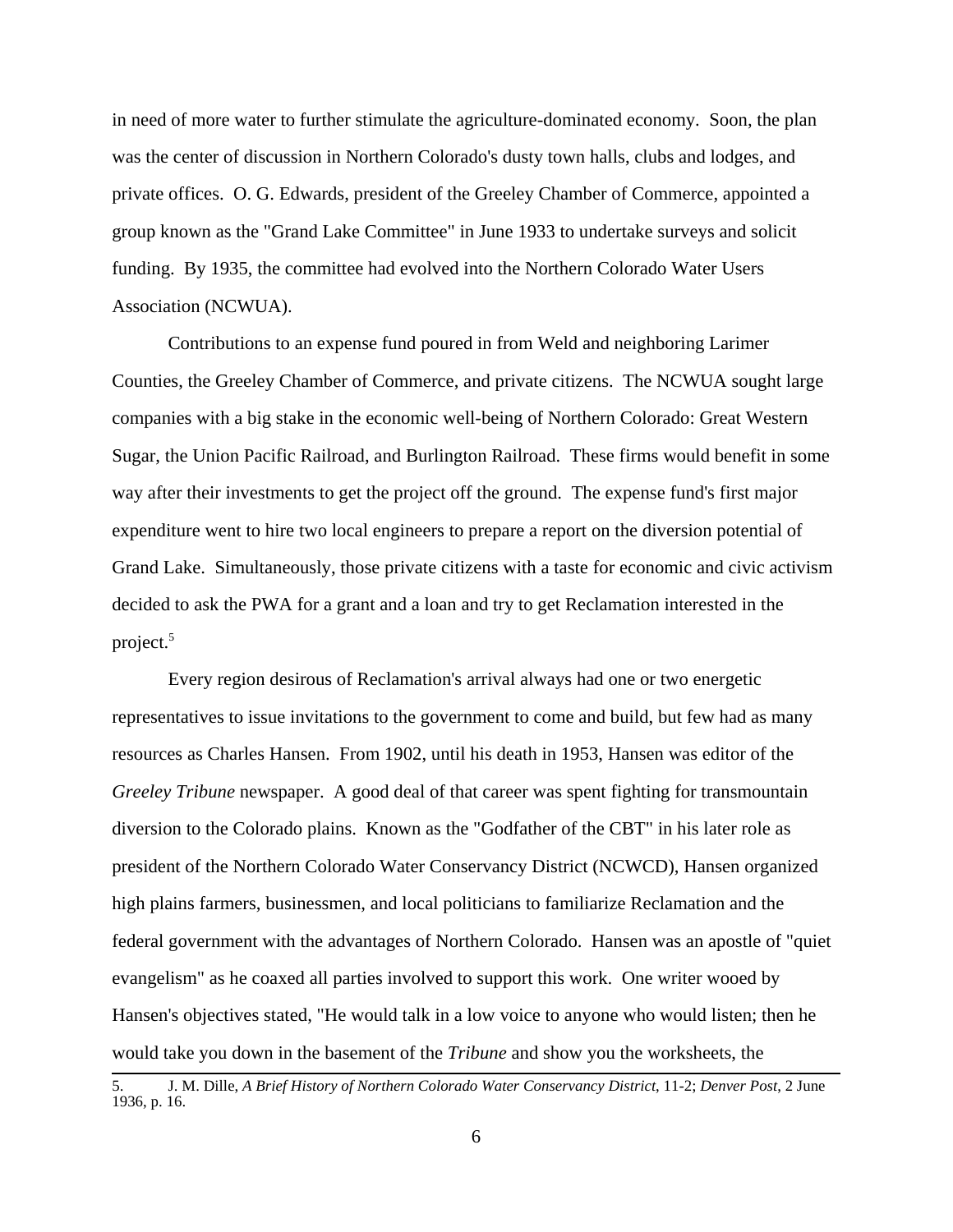preliminary drawings, the calculations. You would come away convinced that the CBT project would somehow, some day, come into being." Hansen's mission continued until the last days of his life, as he would come into the *Tribune* offices and confer with conservancy district officials and his staff and "his questions to all were most frequently concerning the progress of the project."6

By the mid-1930s, progress toward the CBT was underway. The people of Northern Colorado, state government, and decision makers in the Federal government believed in the project, but backers were about to face opposition from an unexpected source.

## **Project Authorization**

Similar to many Reclamation projects, the road to authorization for Colorado-Big Thompson was often regionalized and raucous, but unlike other projects, this battle was pitched, public, and an item of national debate. On January 21, 1935, a little publicized transaction occurred when the Public Works Administration (PWA) allotted Reclamation \$150,000 to survey Grand Lake-Big Thompson. In early spring, W.C. Mendenhall, director of the U.S. Geological Survey, agreed to provide an impartial report on the Grand Lake proposal.

In June, flamboyant Secretary of the Interior Harold L. Ickes asked the National Park Service if they had any apprehensions over beginning the Grand Lake project. The Park Service responded with a laundry list of worries over the future of Rocky Mountain National Park. A proposed covered conduit blocking park vistas, dumping rubble from the tunnel excavation inside the park and an overall decrease in park attendance troubled by construction, were the Park Service's primary complaints. On July 3, putting their concerns to one side, Reclamation Commissioner Elwood Mead proceeded with a survey after an agreement was reached between his Bureau and the Park Service.<sup>7</sup> On October 7, 1935, U.S. Attorney General Homer S. Cummings ruled the Grand Lake venture was a "Government reclamation project," and the

<sup>6.</sup> *Rocky Mountain Herald*, 5 November 1955, p. 1; *Greeley Tribune*, 24 May 1953, p. 1; *Rocky Mountain News*, 1 November 1955, p. 36. Impressions of Hansen came from Colorado's "poet laureate" Thomas Hornsby Ferril.

<sup>7.</sup> Brit Allan Storey, "Putting the Secretary on the Hot Seat: The Bureau of Reclamation and the National Park Service at Odds," paper delivered at Western History Association Annual Meeting, Austin, Texas, October 18, 1991, 10.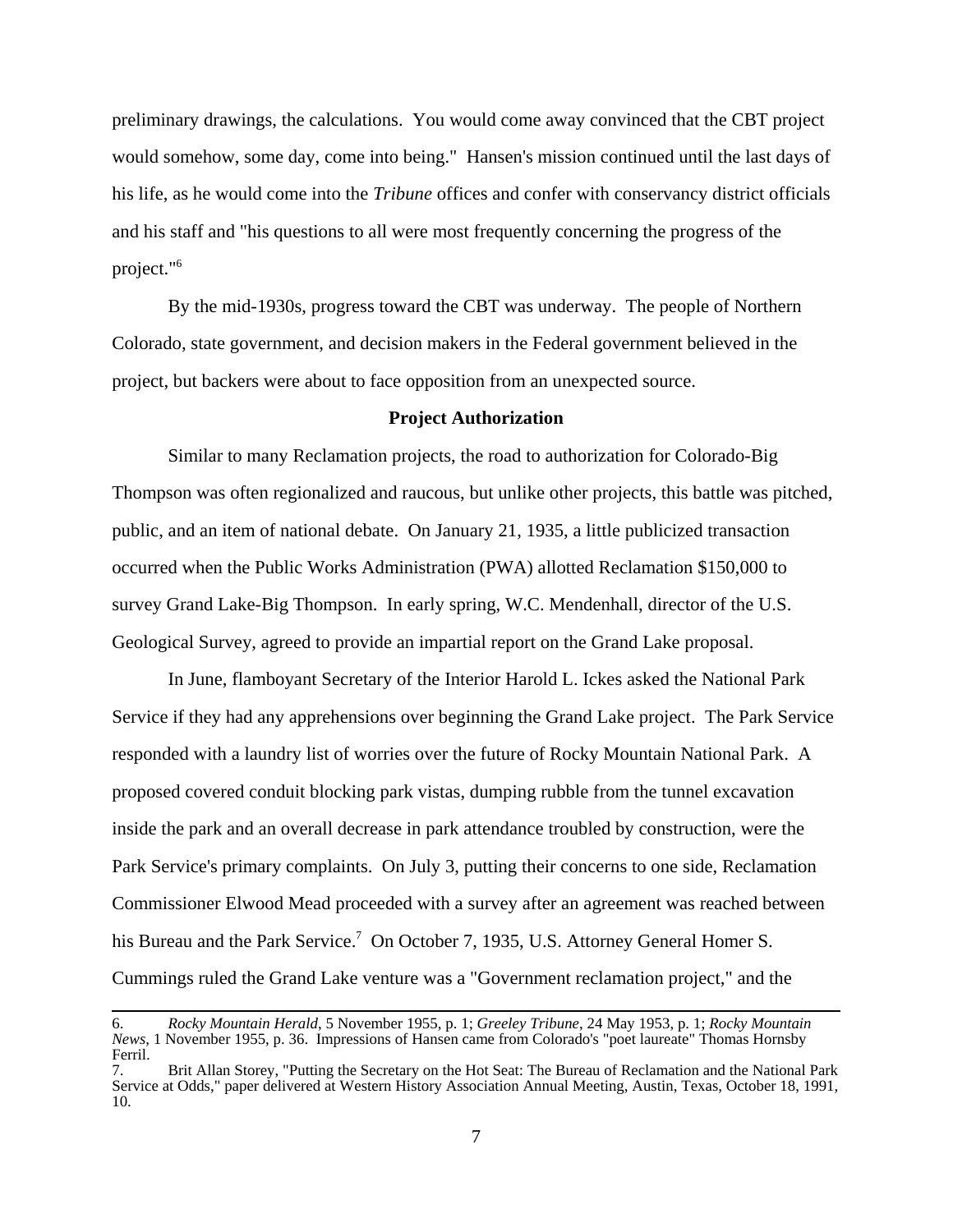Bureau of Reclamation now asserted permission to enter upon and use any area within the Rocky Mountain National Park necessary for the development of the project.<sup>8</sup>

The following year, 1936, momentum for and against Grand Lake grew in both Colorado and Washington. On February 8, Porter J. Preston, Reclamation's senior engineer in Denver, delivered a preliminary report containing an estimate of \$43 million to complete the Grand Lake-Big Thompson Transmountain Project. Later that month, Park Service officials went on the record stating, "the National Park Service must take a position in opposition to this legislation because of the impairment to the Rocky Mountain National Park."

For most of 1936, the transmountain diversion project was under attack. The grassroots resistance to the proposed Grand Lake project was one of the few examples of natural resources activism between the Progressive Era and the ecology movement of the 1960 and 1970s. In March 1936, an avalanche of angry telegrams and letters buried Ickes' desk. Protests reaching Interior's offices ranged from Western Slope newspapers, the National Lumber Manufacturers Association, the American Association for Advancement of Science, the National Association of Audubon Societies all the way to the Westchester County Conservation Association of White Plains, New York. In spite of Reclamation proposing both portals be located outside the park and promising minimal abuse to the natural surroundings, opponents strongly felt the park and Grand Lake would be ruined by construction and tunneling. Additionally, they feared wildlife would be harmed by fluctuation in Grand Lake. Ecologists accused the state, federal government, and Reclamation of conducting a "scheme of deception" to run the Grand Lake project past the American public.<sup>9</sup>

Residents of Colorado's western slope also opposed any plan that would remove their access to the Colorado River. To the casual observer, the sparsely populated region appeared to have little clout protesting the charge of a Federal bulldozer, but the "dean of the United States

<sup>8.</sup> U.S., Department of Interior, Bureau of Reclamation, *Annual Project History, Colorado-Big Thompson Project*, 1938-9, 4; U.S., Department of Interior, Bureau of Reclamation, *Annual Project History, Colorado-Big Thompson Project, Colorado*, Vol. 46, 1983, 74.

<sup>9.</sup> U.S., Department of Interior, Bureau of Reclamation, RG 115, General Correspondence File, 1936 and October 1937 through September 1939; Box 377, Folder 970; "This Deadly Assault to be Repeated," in *The Living Wilderness*, (November 1936): 11.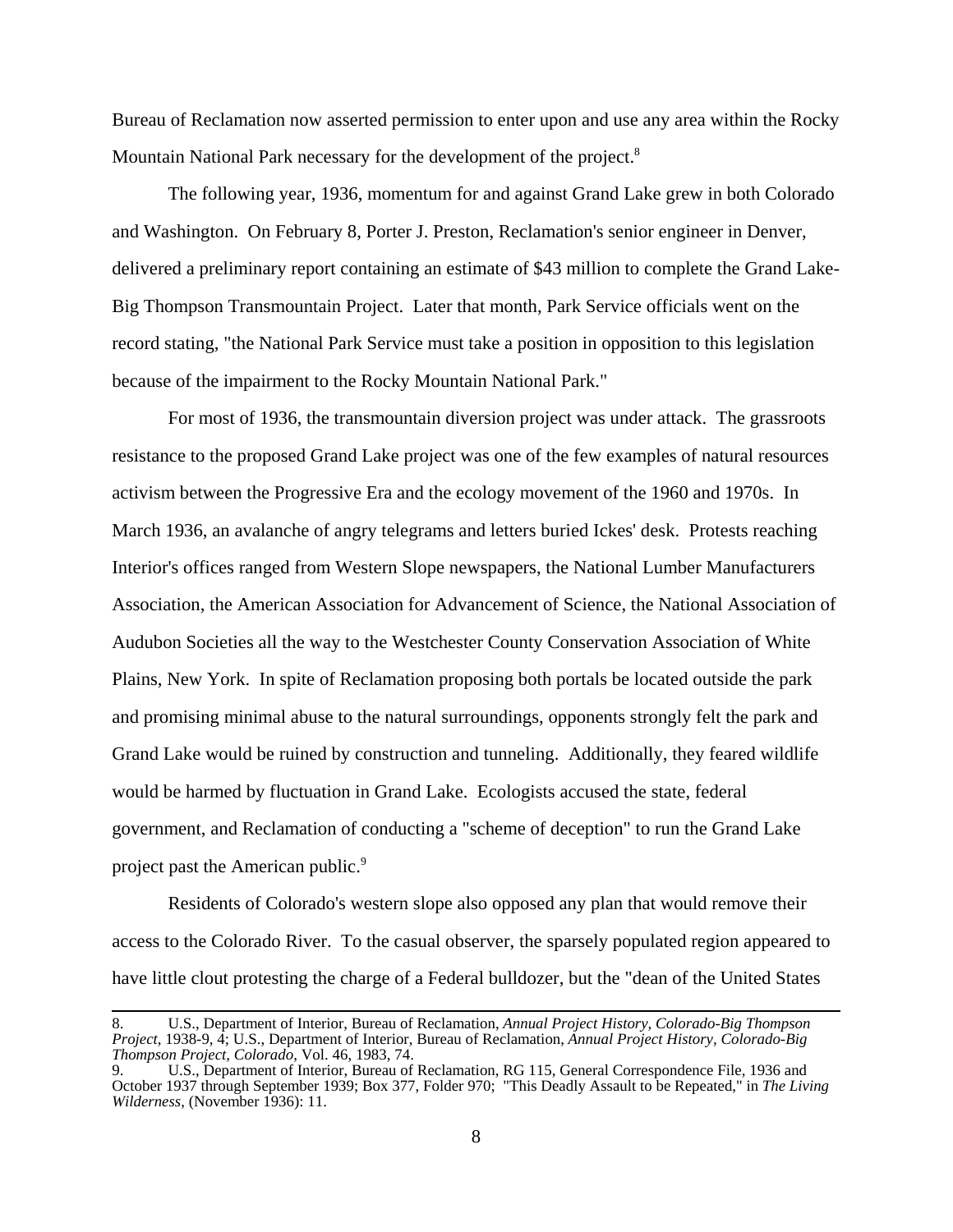house of representatives," Edward T. Taylor spoke as their voice. In congress since 1909, Taylor's stature was such that he was known as Colorado's "father of reclamation." More importantly, he served as chairman of the powerful House Subcommittee on Interior Appropriations. Taylor sought acre-foot for acre-foot compensation for any water taken from the Colorado River. Representatives from eastern and western Colorado were locked in debate over a fair solution. Compromise eventually won out, as both sides an agreed to add a 152,000 acre-feet compensatory storage reservoir providing for existing and future Western Slope growth and development. The agreement would result in the Green Mountain Reservoir, 13 miles southeast of the town of Kremmling. The settlement, and a turn in opinion in favor of the project once the economic benefits of CBT were disseminated among the general public, won over this important man and group to the government's side.<sup>10</sup>

Reclamation worked with local supporters and the NCWUA in an attempt to win the hearts of the public. Plaster models of the proposed works were exhibited across the United States and swayed public opinion and congressional appropriations. The miniature dams, reservoirs and tunnels illustrated the point that transmountain diversion would benefit Colorado with little damage to the park's natural beauty. Leading the campaign Reclamation's Chief Engineer R. F. Walter, suggested the name of the Grand Lake project change to prevent any further public antagonism. According to Walter, the name Grand Lake was, "to a certain class of people, like waving a red flag at a bull." More a statement of purpose than a name change, Walter added, "The project is to divert the waters from the upper Colorado River into the Big Thompson River. It therefore seems consistent and it is recommended that the official name of the project be changed to Colorado-Big Thompson project." Commissioner John Page agreed and the rechristening occurred on July 18, 1936.<sup>11</sup>

The argument over CBT lingered for another year in the media and the executive and

<sup>10.</sup> Storey, "Putting the Secretary on the Hot Seat," 22; *Denver Post*, 4 September 1941, pp. 1, 9.

<sup>11.</sup> *Annual Project History, Vol. 1, 1938-39*, 5; U.S, Department of Interior, Bureau of Reclamation, Record Group 115, Engineering Correspondence File, 1936, Box 377, Folder 970. According to Walter's letter, J.C. Stevens of the National Planning Board came up with the idea to change the name of the project. (Record Group 115 hereafter identified as RG 115).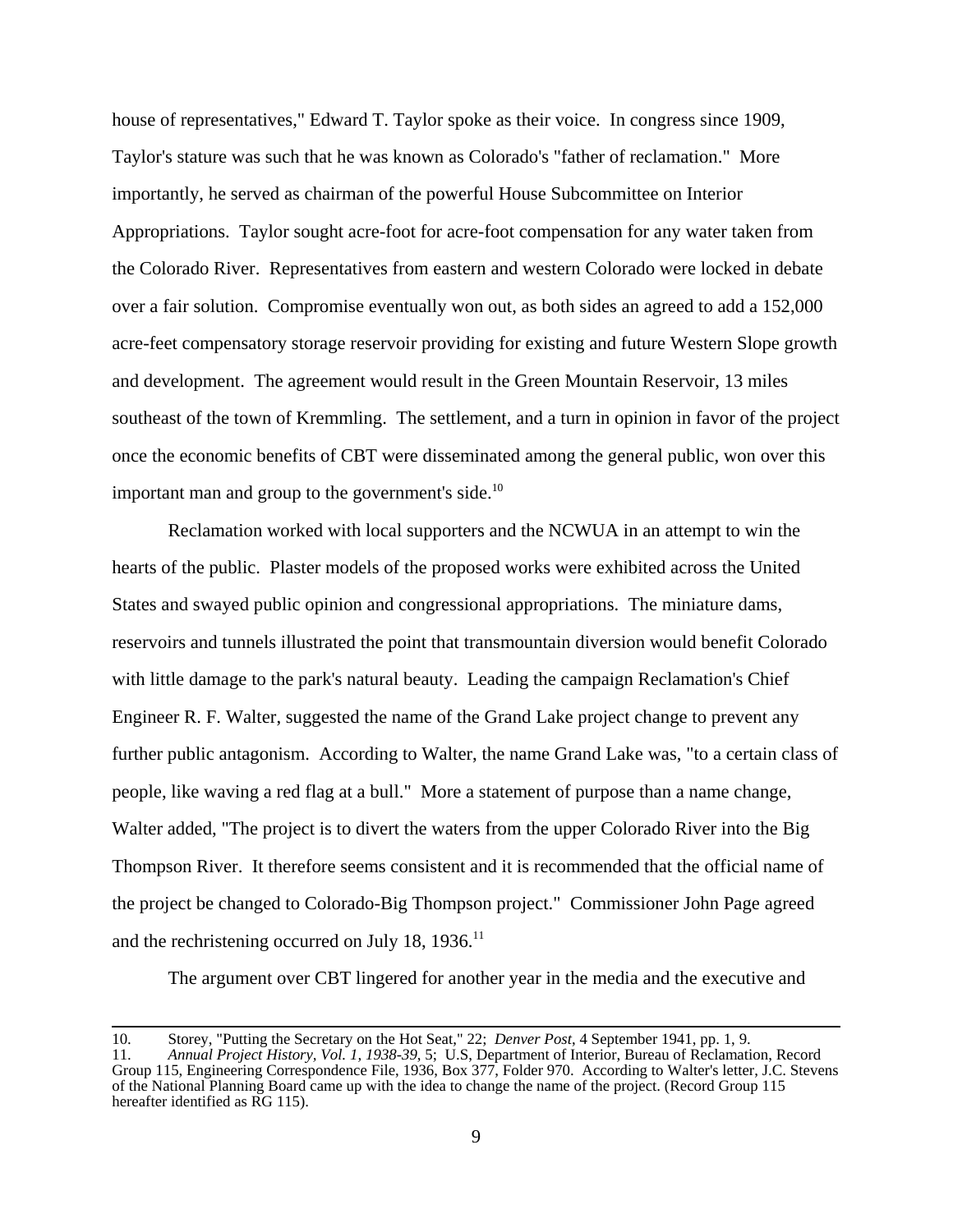legislative branches of government. Loggerheads were broken on June 24, 1937, as the 75th Congress unanimously passed Senate Document 80, a plan of development and cost estimates. On August 9, Congress appropriated an initial \$900,000 for CBT as part of Interior Department Appropriations Act in accordance with Senate Document No. 80. Congress may have given the green light to CBT, but there remained one final public discussion. On November 12, 1937, Ickes showcased all his rhetorical powers at a public hearing on CBT held in Washington, D.C. Succumbing to a touch of martyrdom, Ickes paternally requested peace between both departments, "Fortunately, or unfortunately, both the Reclamation Bureau and the Park Service are in the Department of the Interior -- and I love them both. . .It is largely a question of fact, it seems to me, whether the park would be adversely affected, or, if it should be affected, whether there could be any compensation for that." Although Congress granted Reclamation authority to pursue CBT, the Secretary's opinion of the project was so well known during the hearings a headline on the front page of the November 12, *Denver Post* read: "Ickes Says He is Forced to Favor It." Appealing to the conservationists, the former Chicago newspaperman turned environmental defender explained, "If I hold this project infeasible, I will probably go to the guillotine. If I should go to the guillotine, how many of you would go with me?"12

Those willing to stand by Ickes on the scaffold included Sen. Adams, and Colorado's Representatives in the House, Edward T. Taylor, Lawrence Lewis and Fred Cummings. Among those sharpening their blades during testimony were a Park Service spokesman who darkly predicted the project would be "the opening wedge which would eventually lead to destruction of the national park system." Colorado's pro-CBT newspapers described those speaking against the project as "Richly dressed women civic planners. . .landscape architects of national reputation and zealots." One woman against CBT evoked a greater power than the federal bureaucracy when she thundered, "if God had wanted crops grown there (Northern Colorado) he

<sup>12.</sup> U.S., Department of Interior, Bureau of Reclamation, RG 115, *Statements Presented at the Hearing before the Secretary of the Interior on the Colorado-Big Thompson Transmountain Water Diversion Project, November 12, 1937*, General Correspondence Files, October 1937 through September 1939, Box 377, Folder 970; *Denver Post*, 12 November 1937, p. 1.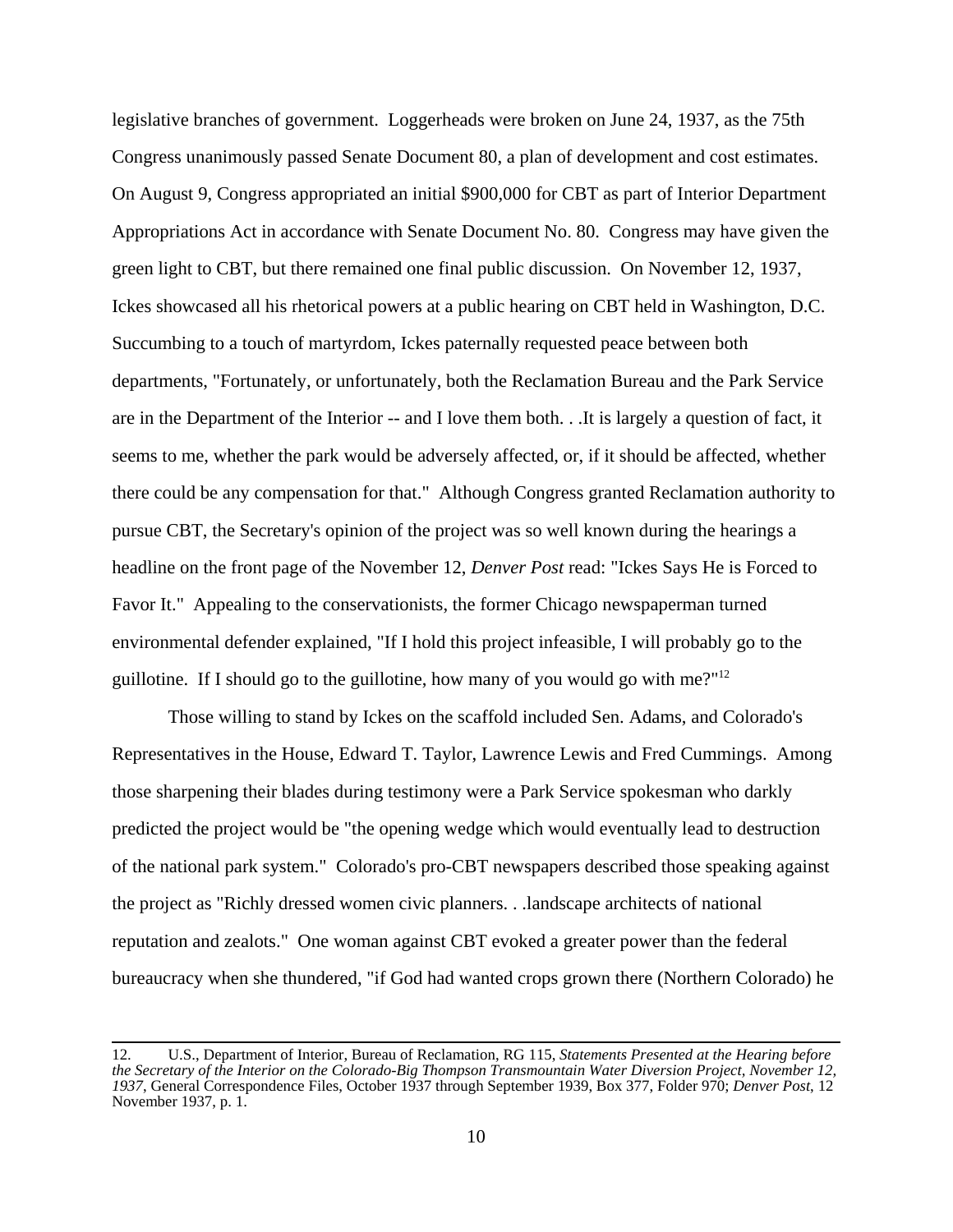would have provided the water to do it with."<sup>13</sup>

Construction was contingent on the development of a conservancy district to contract with the federal government. In 1937, the first step taken by the Colorado Legislature was passage of the Colorado Water Conservancy Law. In Colorado, a conservancy district can be organized by any district court by petition from a pre-arranged number of property owners. Land owners, and those who benefit from project development, must contribute to a project's cost and operation in proportion to those benefits. The law provided that a district could hold property, levy taxes and assessments, allot water, and contract with the Federal government. An eleven member board, headed by Hansen as president, organized and met as the state's first water district on September 28, 1937. The Northern Colorado Water Conservancy District would serve as the fortress against the controversies the CBT faced. The NCWCD covers 1.5 million acres of Colorado including almost all of Larimer, Boulder, and Weld Counties and portions of Morgan, Washington, Logan, and Sedgwick Counties.<sup>14</sup>

On July 5, 1938, a contract agreement between the NCWCD and the federal government maintained the district had to repay half the estimated \$44 million in construction authorized by the 1938 Interior Department Appropriation Bill. Under the Bill, the district's maximum obligation is \$25 million over a 40-year period and without interest. The contract also asked the NCWCD to pay for additional design features it requested to be built into the project but not covered by the original contract. The contract was amended to increase the District's fixed construction obligation by \$1,031,000, and \$2.9 million additional revenues from water service preceding the start of repayment installments for applications against increases in the construction costs. The total fixed construction obligation, plus revenues from water rentals is \$28.9 million. In 1957, the district took control of facilities integral to its project area and began its 40-year repayment schedule. The district paid fixed annual water rental charges through 1961, and made annual payments on construction charges for the ensuing 40 years. The district

<sup>13.</sup> Nello Cassai, "Big Tom, Colorado's Fruitful Giant," *Denver Post Empire*, 1 December 1968, p. 60; *Rocky Mountain News*, 13 November 1937, pp. 1, 3.<br>14. Dille, *A Brief History of the Northerr* 

<sup>14.</sup> Dille, *A Brief History of the Northern Colorado Water Conservancy District and the Colorado-Big Thompson Project*, 12.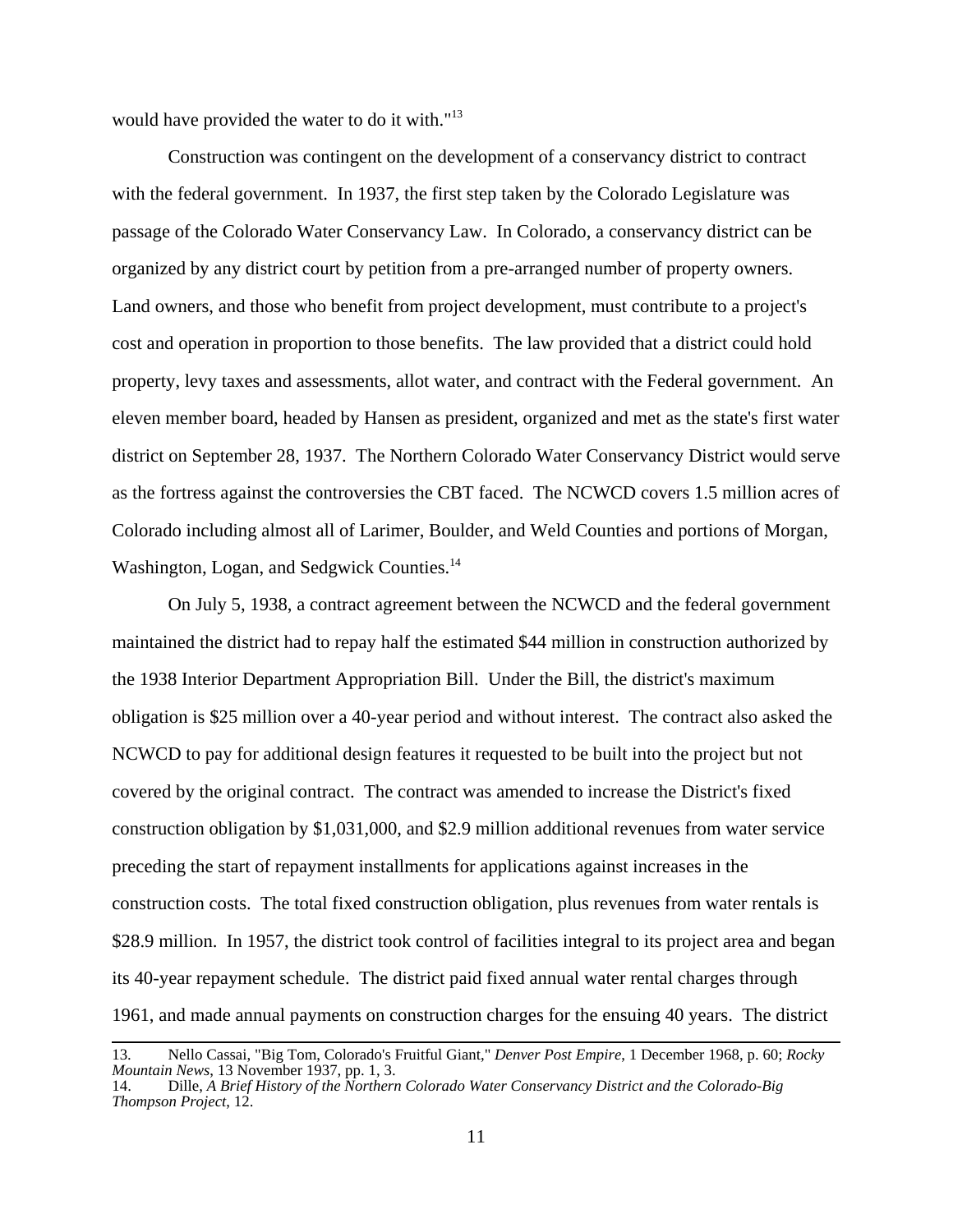meets its obligation through water assessments and a one-mill (\$1 on each \$1,000) ad valorem tax on property in the district. The federal government assumed half of the costs, most repaid by power revenues.15

Three important elements surrounding CBT's authorization make it different from previous Reclamation projects. First, it provided supplemental water to existing farmlands and was not designed to reclaim uncultivated land. Second, water users were exempted in the project's authorization law from the 160-acre per person limitation of the 1902 Reclamation Act. Northern Colorado's agriculture was already in place and the amount of water each farmer received from CBT would not drastically increase the value of their properties. Finally, almost 50 percent of repayment costs would be liquidated by hydroelectric generation.16

On December 21, 1937, President Roosevelt approved the findings of the feasibility study and work on CBT could now commence. In a Dec. 28, 1937, press release, Ickes commended those against CBT for conducting a "splendid fight to protect Rocky Mountain National Park." The park's defenders could take some solace from the final document Roosevelt signed. Reclamation agreed to abstain from construction within the park boundaries by running a diversion tunnel underneath the park. The east portal of the proposed tunnel would be 300 feet beyond the east boundary of the park while the west portal would be dug a quarter of a mile outside the western border. In addition, the Park Service had right of approval for any plans and specifications on lands scheduled to be added to the park, and the Park received both full electricity and a firm supply of water from CBT. On this agreement, Ickes pledged, "under my direction as Secretary of the Interior the interests of those devoted to the cause of our national parks will be protected." After two years of personal involvement, Ickes may not have totally supported CBT, but he understood the first rule in the role of a bureaucrat -- follow orders from

<sup>15. &</sup>quot;Green Mountain Dam, Colorado-Big Thompson Project, Colorado," in *The Reclamation Era*, (December 1938): 255; Tyler, *The Last Water Hole in the West*, 250; U.S., Department of Interior, Bureau of Reclamation, *Repayment of Reclamation Projects*, (Washington, D.C.: United States Government Printing Office, 1972), 100. The NCWCD moved to Loveland in 1954 to be closer to the project's water distribution facilities. Reclamation followed a month later building a project office near NCWCD headquarters.

<sup>16. &</sup>quot;The District and the Bureau: Thoughts on a Partnership," in *Waternews*, (September 1987): 22. *Waternews* is published by the Northern Colorado Water Conservancy District (NCWCD).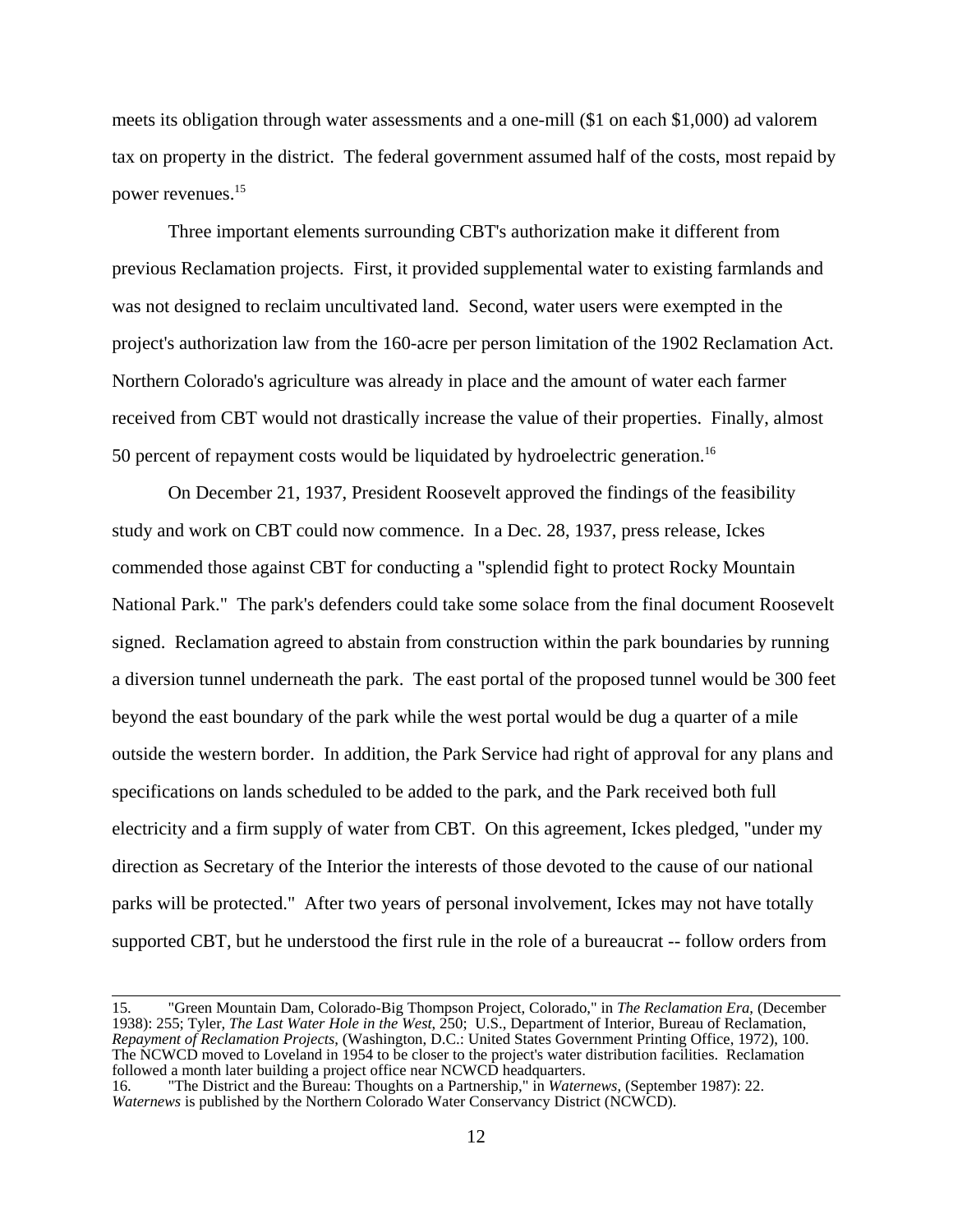above.17

# **Construction History**

On an unusually warm October 12, 1938, private engineers from around the country, Reclamation staffers, and other interested parties met in downtown Denver's Customhouse to watch the opening of five bids on construction of the highest and largest earth-fill dam ever built by the Bureau. A little more than a month later in Washington, Ickes announced the first contract awarded to the Warner Construction Co. of Chicago on a low bid of \$4,226,206.20. The contract covered the building of the Green Mountain Dam and power plant located on the Blue River. Warner had 1,620 days to complete the dam and power plant -- approximately May 1943. The design of the earth and rockfill dam called for it to stand 309 feet high with a crest of 1,150 feet and hold 4.5 million cubic yards of material. An adjoining reservoir would cover 2,000 acres and hold 152,000 acre-feet. Construction of Green Mountain Dam came first because of the agreement with Western Slope water users. Assuring water diverted to the fields and towns of Eastern Colorado would not impinge on Western Slope water rights, Green Mountain delivers 52,000 acre-feet a year to the Western Slope of Colorado.<sup>18</sup>

On Dec. 1, 1938, perhaps as a result of the pre-construction media overkill, the *Denver Post* buried the story of the first official day's work deep in its editions, while the other Denver daily, the *Rocky Mountain News*, did not bother to cover the story at all. Some work began two months earlier when Reclamation commenced preliminary clearing of a campsite and stringing of power lines from Dillon to the damsite. In that first winter in the mountains, Warner's men completed the camp, moved in equipment, eventually boring the diversion tunnel for Green Mountain Dam. In May of 1940, the tunnel was completed as workers dug 150,000 yards of

<sup>17.</sup> U.S., Department of Interior, Bureau of Reclamation, RG 115, "United States Department of the Interior, Memorandum for the Press, Dec. 28, 1937," General Correspondence File, Box 377, Folder: Colorado-Big Thompson, Engineering Reports, October 1937 through September 1939; "Colorado-Big Thompson Project," in *The Reclamation Era*, (April 1947): 83.

<sup>18.</sup> *Denver Post*, 13 October 1938, p. 34; U.S., Department of Interior, Bureau of Reclamation, *Colorado-Big Thompson Project: Technical Record of Design and Construction*, Vol. 2, (Washington, D.C.: Government Printing Office, 1957), 5,8.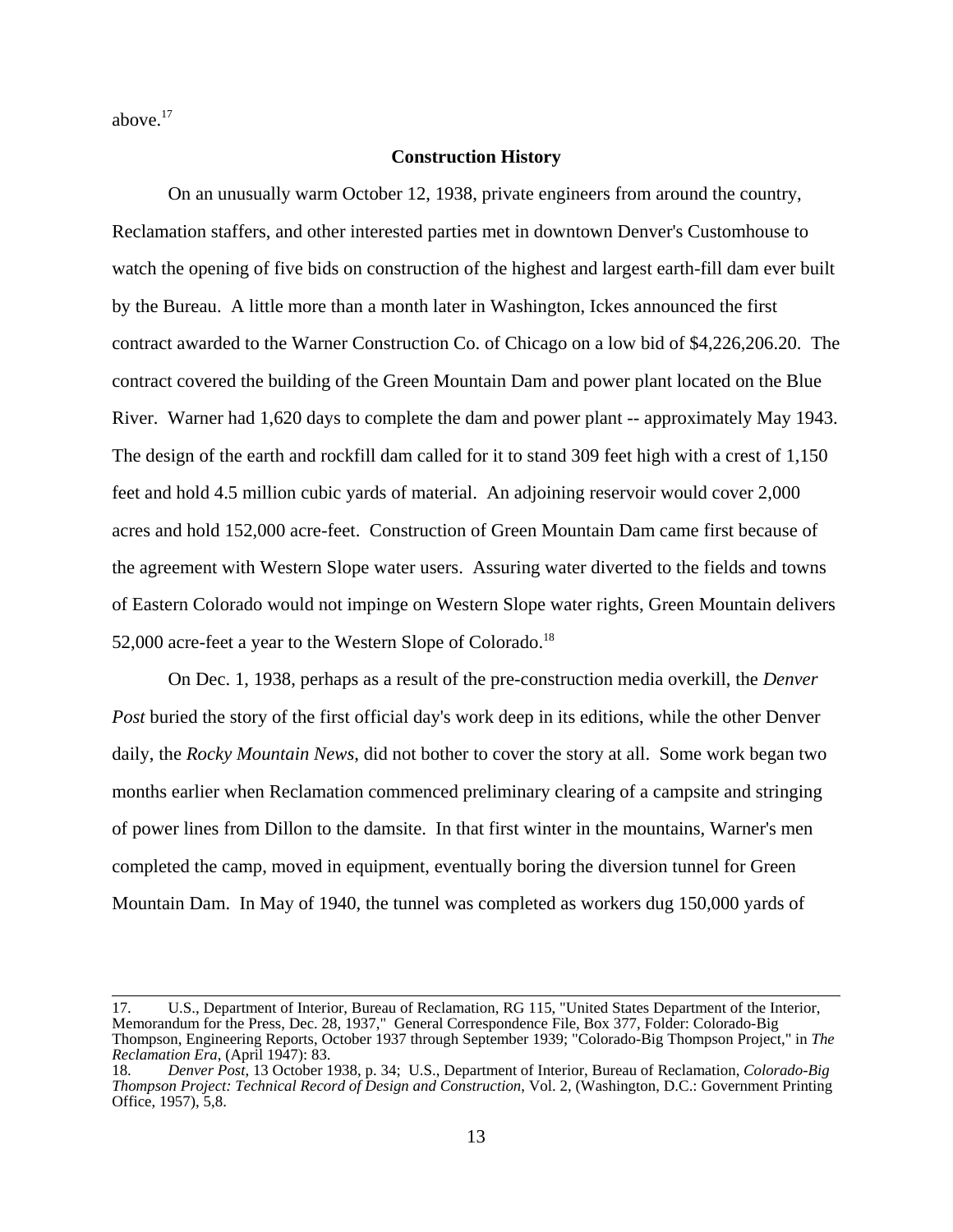earth.19

The dam embankment contains about 3.5 million cubic yards of clay, sand, and gravel roller compacted in six-inch layers. The capacity of the reservoir is 154,600 acre-feet. The width of the embankment's base is 1,500 feet eventually narrowing to a 40-foot wide crest. The dam's downstream face is made up of 740,000 cubic yards of cobblestones and coarse rock. Green Mountain also contains outlet works, a 1,070 foot concrete-lined open channel spillway, and a hydroelectric generation plants containing two generators. The primary source of rock came from a borrow pit on the left abutment above the dam site. Overseeing activities were Reclamation construction engineer R. B. Ward and Warner general superintendent J. D. Fogg.<sup>20</sup>

Because of the site's remoteness and the severity of high country winters, most construction at Green Mountain Dam was seasonal. Attempting to avoid excessive delays, Reclamation extended the existing road from Kremmling -- the nearest railroad point -- to the dam and camp. Warner built a small town on the left bank of the Blue River, 1,200 feet upstream from construction. The camp consisted of 25 bunkhouses, commissary, mess hall, warehouse, and field offices. On average, the bunkhouses sat 200 chilly feet away from the community bathhouse. Early in construction, trailers, small shacks, and tents bloomed near the work site. In an attempt to comply with sanitary regulations, Warner laid gravel roads and installed water, sewer and street-light systems. Workers had to pay \$6 per month for a space of 30 x 40 feet, electricity, use of the laundry room, and trash collection and disposal. Reclamation's headquarters camp was a thousand feet upstream from the southwest end of the dam. A one room school barracks held 39 to 46 grade school children and five to eight highschoolers. During CBT's next eighteen years, the government built four other camps on the project (Estes, Shadow Mountain, Loveland and Fort Collins) to house laborers.<sup>21</sup>

Controversy again followed CBT during its first spring and summer of construction. On

<sup>19.</sup> *Denver Post*, 2 December 1938, p. 21; "Green Mountain Dam," in *Western Construction News*, (March 1941): 80.

<sup>20. &</sup>quot;Green Mountain Dam, Colorado-Big Thompson Project, Colorado," *The Reclamation Era*, 255.

<sup>21. &</sup>quot;The Contractor's Camp at Green Mountain Dam," in *The Reclamation Era*, (April 1940): 120-1, 123; "School Facilities and Instruction at Green Mountain Dam," in *The Reclamation Era*, (April 1940): 120; *Colorado-Big Thompson Project: Technical Record of Design and Construction*, Vol. 2, 177.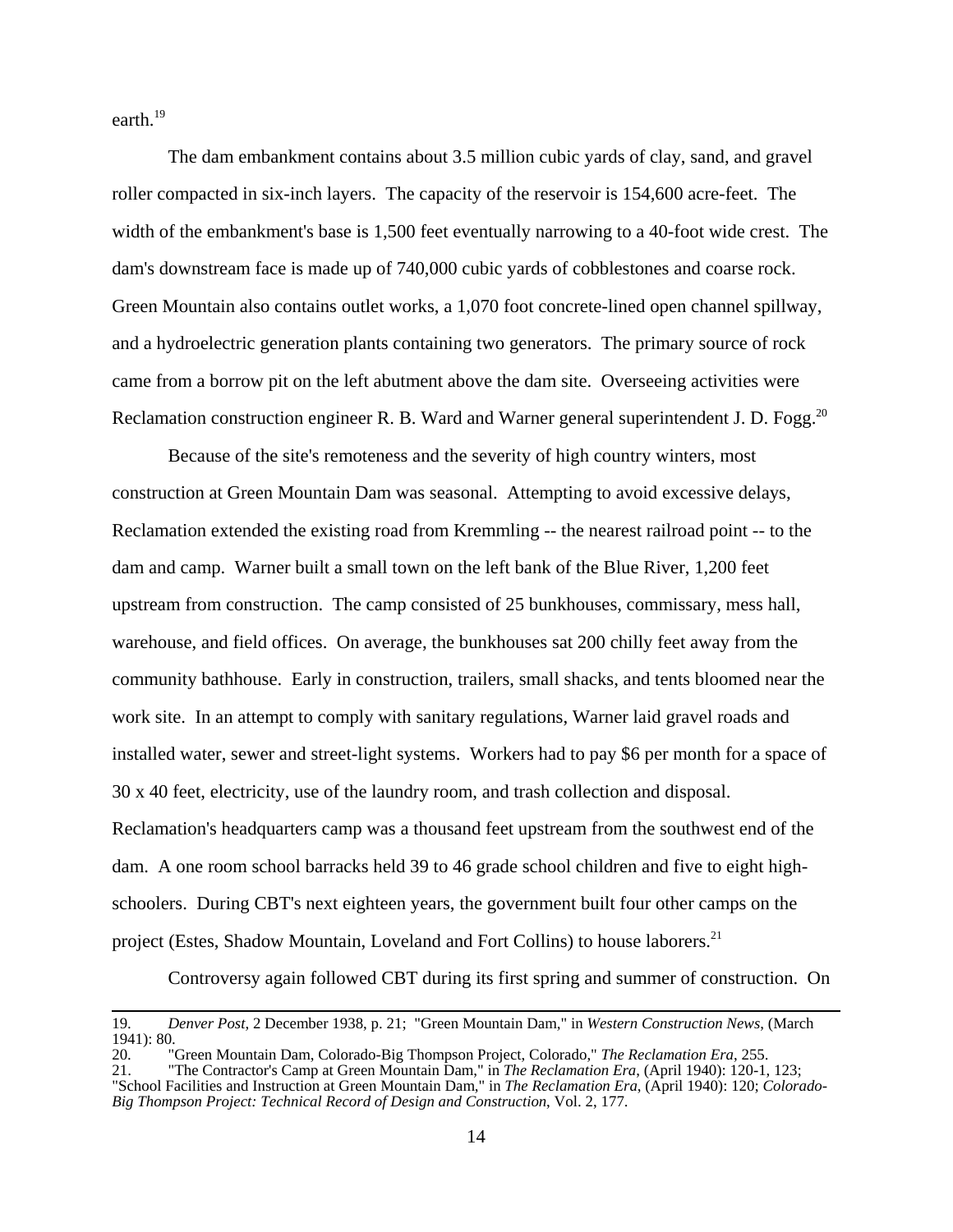July 12, 1939, a strike was called by five American Federation of Labor (AFL) craft unions to support demands for collective bargaining recognition and a closed shop. The State Industrial Commission called the shutdown illegal, because union officials failed to comply with a Colorado statue requiring 30 days notice of intention to strike. The NCWCD also came out against labor's walkout, saying they were in favor of an open shop to hire non-union men. For two-and-a-half weeks, there were no direct negotiations between the union and Warner. A Department of Labor mediator, P. W. Chappell, separately consulted with both factions to resolve the issue. Reclamation chose to stay on the sidelines, according to engineer Preston, as the strike was "a matter for the contractor and workers to settle between themselves."<sup>22</sup>

Summit County, home of Green Mountain Dam, swirled in rumors of local unionists phoning Denver's AFL headquarters for 500 reinforcements and "dozens of cars and trucks carrying an estimated five hundred Mexicans, Negroes and hard cases" on route to the mountains to join the strikers. Warner tried to hire strikebreakers, and at 4:30 on the afternoon of August 1, an anti-union caravan headed toward the main gate only to find the road littered with structural iron and equipment. Leading the strikebreakers' charge was a local blacksmith, Dan Hore, who "drove his car squarely against the wooden gate, smashing it down." Behind Hore, a "back to work" force of "100 former employees and 100 ranchers and businessmen," quickly dispersed the pickets. Described by a Denver newspaper, the strikebreakers were, "Jumping from their cars," driving "the picket force aside by sheer force of numbers." At the end of the day, two picket lines had been broken. The sole injury belonged to one strikebreaker, his scalp cut by a flying rock. $^{23}$ 

On August 4, Colorado Governor Ralph Carr called out a National Guard force equipped with rifles, machine guns, and two tanks. The Governor wished the disturbance would resolve itself not only for the state's image, but the Guard was draining the state treasury at a rate of \$1,000-a-day. Carr declared Martial law in Grand and Summit counties, as negotiations between all parties continued. On August 22, Warner and the AFL reached agreement, and the union won

<sup>22.</sup> *Rocky Mountain News*, 2 August 1939, pp. 1-2; *Fort Collins Express-Courier*, 20 March 1939, p. 1.

<sup>23.</sup> *Rocky Mountain News*, 2 August 1939, pp. 1-2; Tyler, *The Last Water Hole in the West*, 110.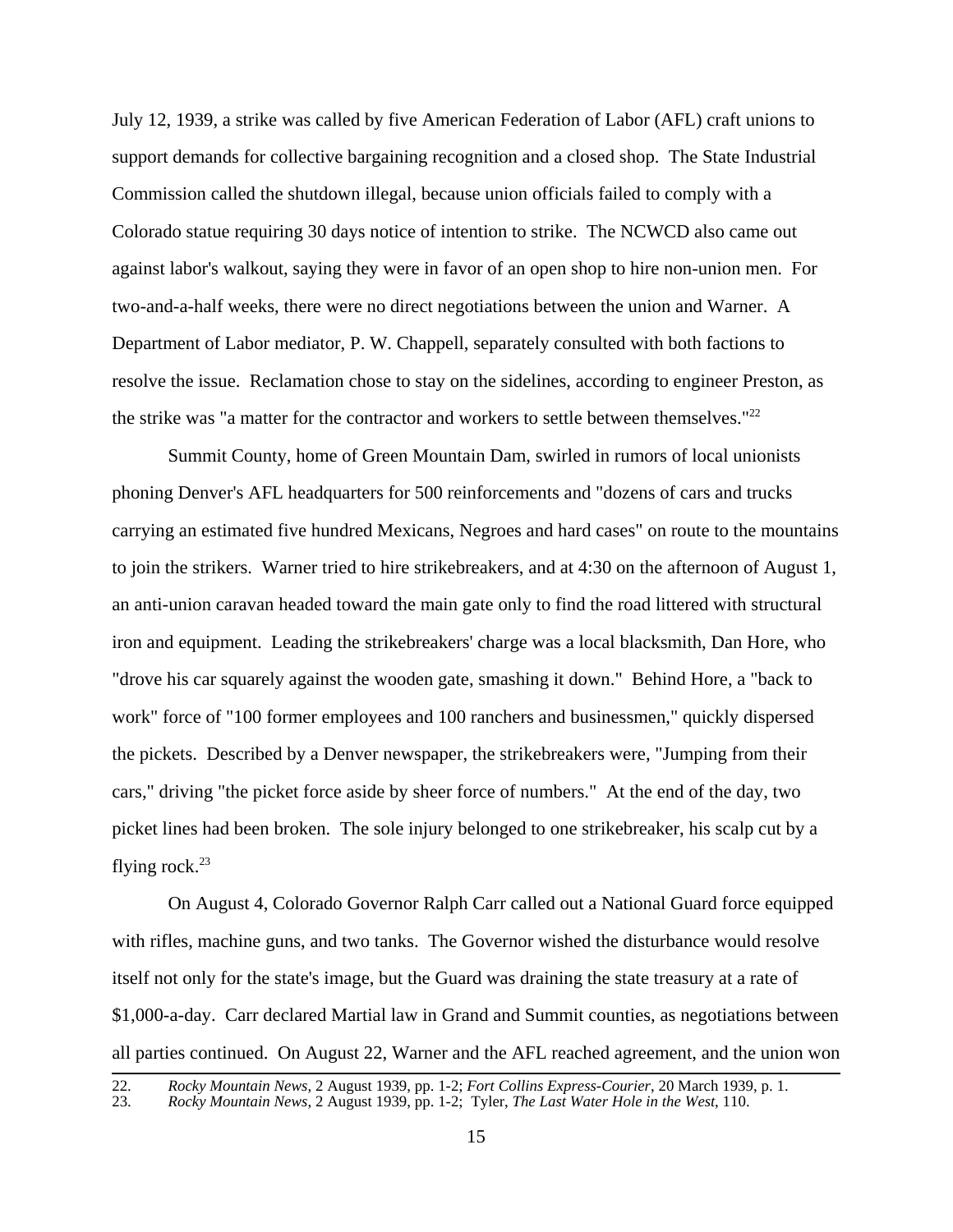permission to sign a closed shop agreement on September 15. In Greeley, the NCWCD Board expressed its anger at Warner for ending the strike by voting to bill the company for the cost of sending men to Green Mountain to participate in the negotiations. In Washington, Ickes resented NCWCD meddling in the hiring of men on a federal project. Early in September, he told a press conference, "The Northern Colorado Water Conservancy District favored an open shop policy to encourage hiring of workers from the area . . . an area of chiefly unorganized labor." He added, "The proposition that non-urban labor should have first call on the jobs appears unfair to me in the face of the great unemployment in labor in the larger cities."<sup>24</sup>

In the following years, one other major labor flare-up happened. In February 1941, approximately 100 AFL members excavating the Alva B. Adams tunnel stopped work protesting the federally mandated wage scale for tunnel bore workers. The Department of Labor's minimum wage scale remained, but the union struck a deal with S. S. Magoffin Co., of Englewood, Colorado, contractors of the first tunnel boring unit. Wages increased from 80 cents to \$1.10 an hour for tunnel miners and from \$1.10 to \$1.25 for mechanics and mucking machine operators.25

With the agreement between Warner and the AFL, management, engineers and laborers now began to concentrate on the crowning feature of the CBT. On June 15, 1940, a dynamite blast signaled the beginning of a six year odyssey. It was man against rock in a test of wills to carve out the world's longest tunnel drilled from two locations. Back in the pre-authorization and planning days of 1936, discussions among Reclamation engineers took place on how to clear the tunnel without damaging the surrounding environment. Explosive charges, or shots, would be placed at a depth where they would not blow out a hole, but only heave the surface slightly so as the leave no noticeable scars. Care also had to be exercised in placing the charges far enough away from trees. Contracts for excavation were divided among several firms. Platt Rogers, Inc. of Pueblo, would excavate the first 6,600 feet from the west portal. The first 8,000 feet of the

<sup>24.</sup> *Fort Collins Express-Courier*, 8 September 1939, p. 10.

<sup>25. &</sup>quot;Magoffin Co. Awarded Colorado Tunnel Job," in *Western Construction News*, (March 1941): 96. Under the agreements between Reclamation, the unions and the contractors no restrictions were placed on independent arrangements between the contractors and the workers for pay increases.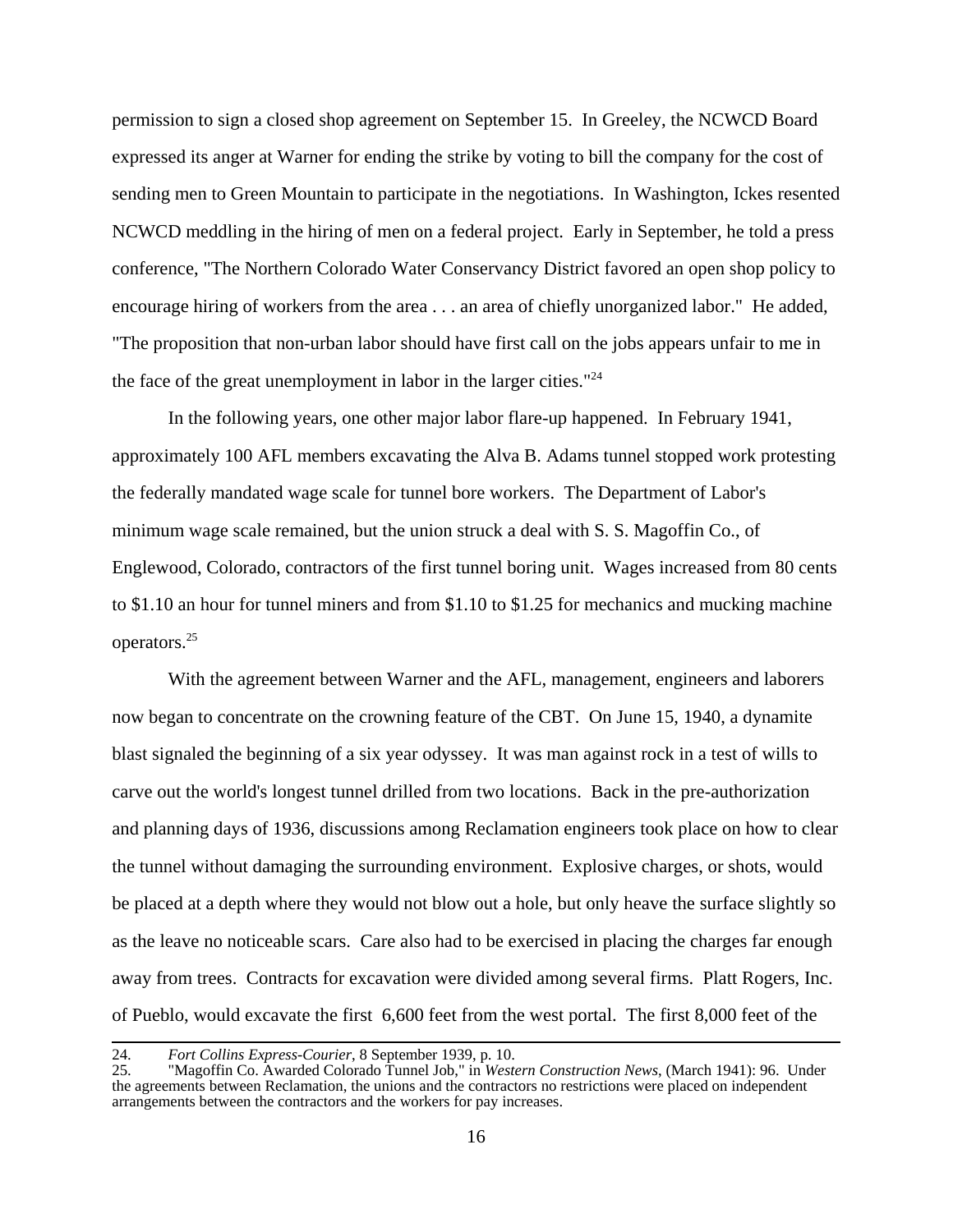east portal contract belonged to S.S. Magoffin Co. On February 3, 1941, Magoffin won an additional agreement to continue excavation from the east portal. On June 26, 1941, Stiers Brothers Construction Co. of St. Louis received the contract to continue from the west portal.<sup>26</sup>

In December 1941, while work on the Continental Divide Tunnel continued, teams of laborers and engineers began the centerpiece of the West Slope collection structures, Lake Granby. The bowl shaped lake stores 539,800 acre feet for diversion to the Eastern Slope. The man-made lake is 5.5 miles northeast of the town of Granby and ten miles down stream from Grand Lake. The rock and earthfill Granby Dam and four dikes collect water from the Colorado River and its tributaries and saves it for pumping into Shadow Mountain and Grand Lakes. Lake Granby's additional storage comes from the waters of Willow Creek, a westerly tributary entering the Colorado River below Granby Dam. Built between 1951 and 1953, moisture caught by the Willow Creek Dam is lifted 175 feet by pumps into Lake Granby. Willow Creek reservoir holds 10,443 acre-feet and has a 400 cubic feet per second (cfs) feeder canal extending two miles from the reservoir to the Willow Creek pumping plant. On Lake Granby's northeast corner is another pumping plant standing 12-stories high, partly submerged in the bank of the reservoir.<sup>27</sup>

Between Lake Granby, and below Grand Lake, sits Shadow Mountain Lake. The lake is formed by Shadow Mountain Dam, 11 miles northeast of Granby on the north fork of the Colorado River. Lake Granby water rises 125 feet from the Lake Granby Pumping Plant into a canal on a 1.8 mile journey to Shadow Mountain Reservoir. From the reservoir water flows into Grand Lake and then over a fixed weir into the mouth of the Adams Tunnel. A rockfill embankment, the East Portal Dam, is 750 feet below the east portal of the tunnel. The dam creates a pond for the regulation of outflow from Adams Tunnel and provides a headworks for the Aspen Creek Siphon to deliver water to Marys Lake. Construction on Shadow Mountain Dam and dikes lasted from April 1944 to August 21, 1946.<sup>28</sup>

<sup>26. &</sup>quot;Alva B. Adams Tunnel – Longest Ever Driven From Two Faces," in *Western Construction News*, (February 1944): 55; R. F. Walter [Chief Engineer] to John Page [Acting Commissioner], RG 115, Colorado-Big Thompson, Project Correspondence File 1936, Box 377, Folder 970.

<sup>27.</sup> U.S., Department of Interior, Bureau of Reclamation, *Colorado-Big Thompson Project: Technical Record of Design and Construction*, Vol. 3, 36, 38, 17.

<sup>28.</sup> *Colorado-Big Thompson Project: Technical Record of Design and Construction*, Vol. 2, 23, 27.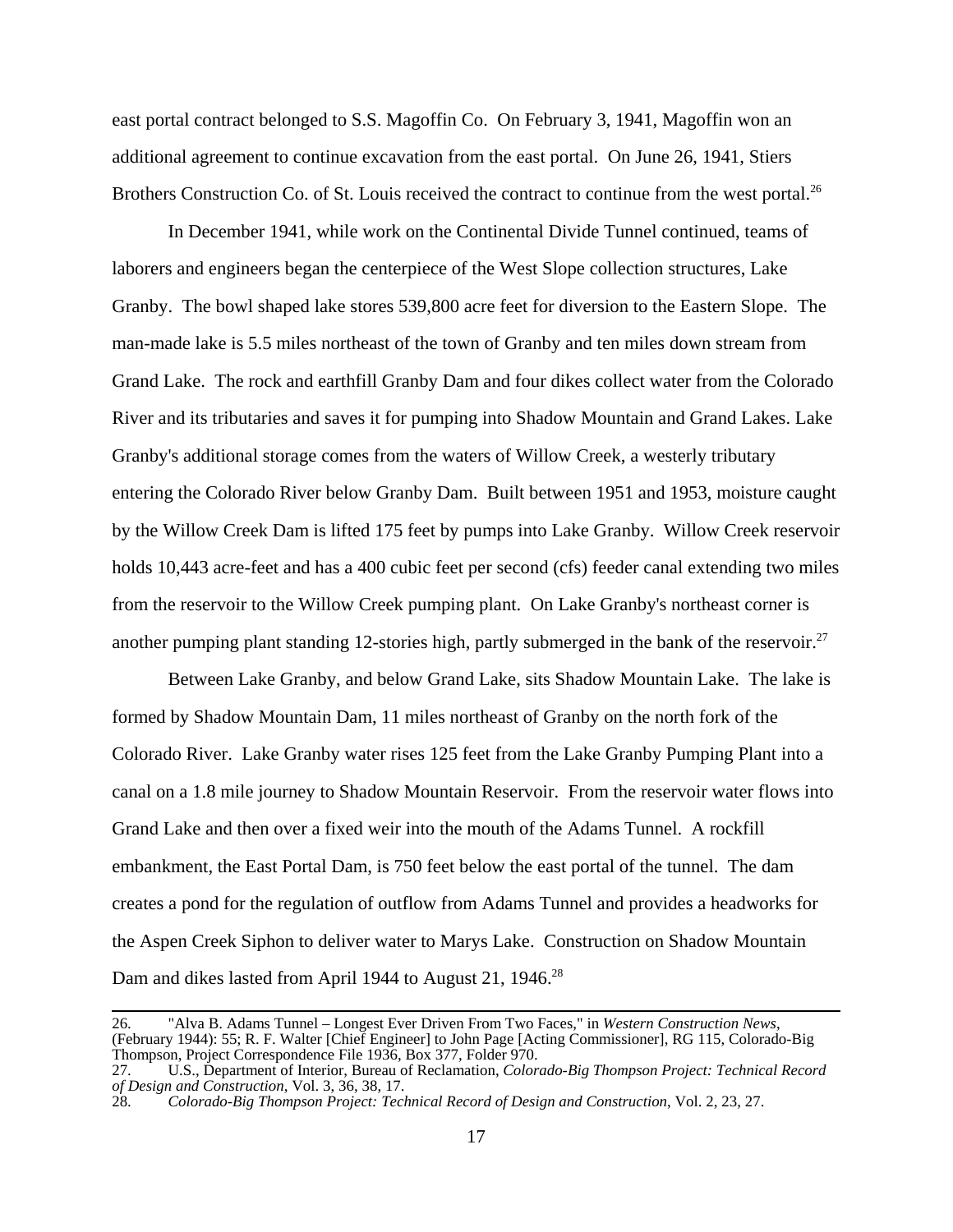World events intervened in the completion of the CBT. On November 15, 1942, the War Production Board (WPB) suspended all work to conserve steel and other vital war material. On the last day of 1942, construction on all project features came to a halt, except Green Mountain Dam and Powerplant. By the last week of May 1943, the Green Mountain Powerplant generating units supplied power to war plants in Denver. Work brought to a standstill included the Granby Dam diversion outlet tunnel, Granby Dikes 1,2, and 4 and the remaining 2.5 miles of the Continental Divide Tunnel. Northern Coloradans with a large stake in the project's quick completion met with several administrative agencies in the nation's capital. Their efforts prompted a project review by the War Food Administration, Reclamation, and the WPB, and resulted in resumption of work on the tunnel in August 1943.<sup>29</sup>

On March 31, 1944, crews drilling the Continental Divide Tunnel from the west heard blasts from the eastern face 4,245 feet away. For safety's sake, work on the west side stopped June 7, 1944. On June 10, at 12:24 p.m., light was seen through both ends of the tunnel, as NBC Radio broadcast the moment live to the rest of the nation. Twenty minutes later, nine charges of dynamite blew out the remaining rock and that afternoon men from both sides met face to face under the Divide. On December 21, 1944, President Roosevelt signed legislation posthumously honoring Senator Adams for his support for and belief in the Colorado-Big Thompson Project. The Continental Divide Tunnel would begin service as the Alva B. Adams Tunnel.<sup>30</sup>

After excavation, and before the tunnel provided deliveries, the 9-foot, 9-inch unreinforced tunnel was lined with a one-foot thick concrete ring for water passage. A 69 Kilovolt transmission line, encased in a pipe running along the roof of the tunnel, connected east and west slope power facilities. At the beginning of 1945, war material demands curtailed work on the tunnel one final time. However, the organization responsible for allocating workers to federal project, the War Manpower Commission (WMC), permitted both contractors to hire

<sup>29.</sup> Dille, *A Brief History of the Northern Colorado Water Conservancy District*, 35; W. Q. Reeves, "Green Mountain Dam Finished," in *Western Construction News*, (December 1943): 540; *Story of the Colorado-Big Thompson Project*, viii. Reeves was Reclamation's office engineer on the Green Mountain Dam project. 30. Tyler, *The Last Water Hole in the West*, 136; Dille, *A Brief History of Northern Colorado Water Conservancy District*, 37. In his second term as Senator, Adams died on December 1, 1941.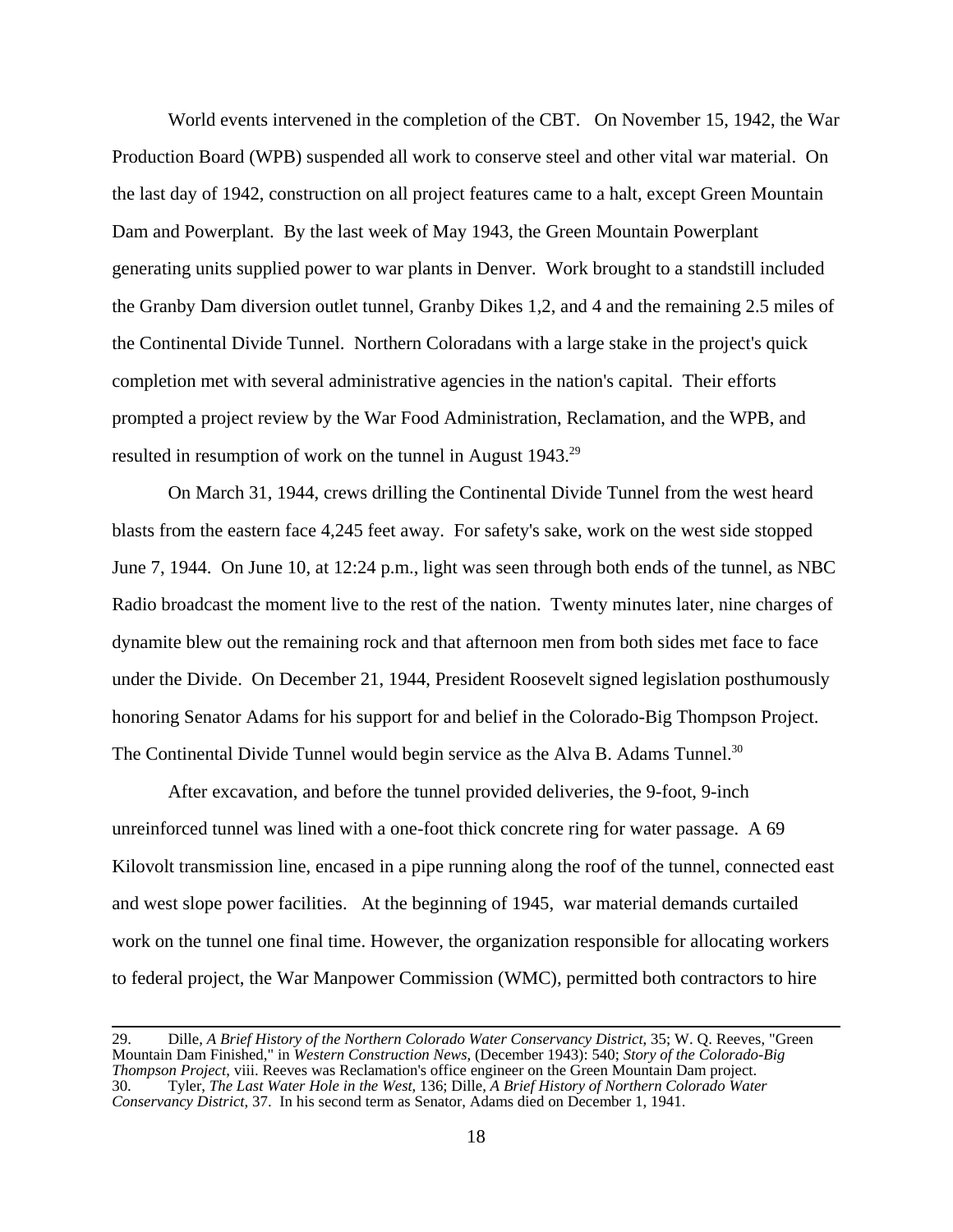one shift of workers to complete the tunnel lining. In August, both the war and government restrictions ended, construction slowed only for delayed congressional appropriations, Reclamation scheduling, and temporary shortage of some materials.<sup>31</sup>

Time spent in excavating and lining the tunnel was either anxious or monotonous with flashes of the unexpected. Tunnelers spent long hours underground in the dark, moving forward, shot by shot. Everyday worries included cave-ins, discovering an underground stream that could flood excavation, and power cables blowing up and throwing the tunneling into complete darkness while concrete continued to flow. In the winter, numbingly cold temperatures formed ice stalagmites.32

In spite of these hindrances, when the two headings met under the Continental Divide, the difference in alignment and grade closure could be covered by either a penny or a quarter, depending on whose measurement you believe. The accomplishments of these men is found in the impressive statistical record of their accomplishments. Breaking through the Divide required removal of 308,503 cubic yards of earth, and installation of more than 4.2 million pounds of steel and 124,411 cubic yards to line 13 miles of tunnel. Excavation from the east portal lasted 37½ months with an average of 1,146 feet driven each month, while west portal contractors worked 31 months and averaged 833 feet per month. Through the tunnel, maximum flow could reach 550 cubic feet per second. East of the Adams Tunnel, the diverted water falls 2,900 feet as it flows through a series of tunnels, canals, powerplants and regulating reservoirs. Two fatalities occurred during 2.8 million man-hours of contract work on the tunnel.<sup>33</sup>

The morning of June 23, 1947, signaled the close of the most arduous aspect of the project now respectfully nicknamed "Big Tom," and the first of a series of ceremonial openings at each project feature. At 11:15 a.m., Colorado Governor Lee Knous pushed a button opening the west portal gate to water from Grand Lake. A crowd on the other side of the mountains

<sup>31.</sup> Dille, *A Brief History of Northern Colorado Water Conservancy District*, 37.

<sup>32.</sup> *The Story of the Colorado-Big Thompson Project*, 18-9; "Alva B. Adams Tunnel -- Longest Ever Driven From Two Faces,"  $57-9$ .

<sup>33.</sup> U.S., Department of Interior, Bureau of Reclamation, "The Colorado-Big Thompson Project," (brochure), (Region 7, South Platte River District, no date), 16; A. R. Hines, "Safety on Reclamation Projects," in *The Reclamation Era*, (September 1947): 206. The most excavation performed in a 24-hour period was 74 feet.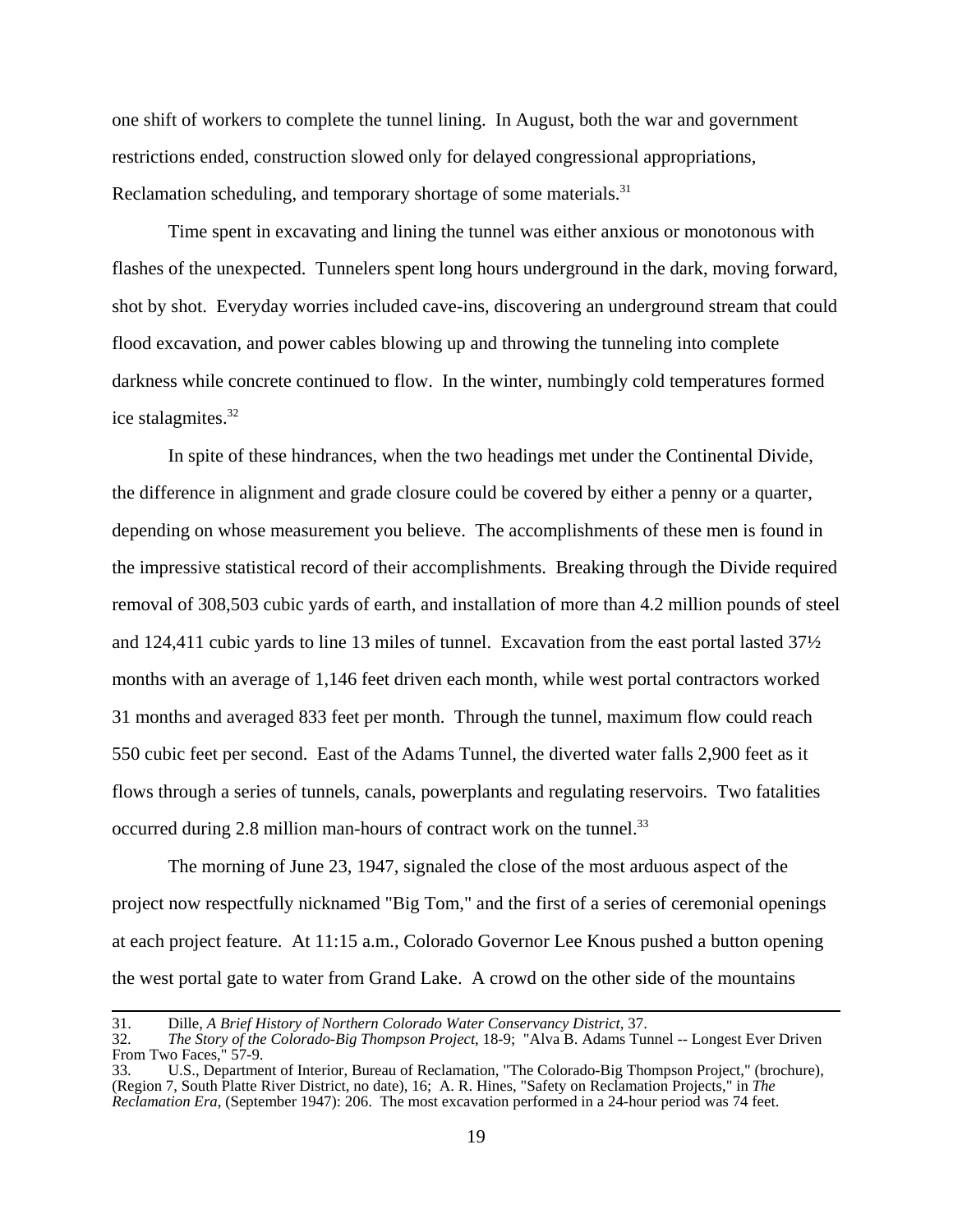mixed with dignitaries and dry-land farmers expected a rush of water, but instead saw an 18-inch wide stream emerge from the east portal a little after 2 o'clock that afternoon.<sup>34</sup>

At a banquet in Loveland that evening, Reclamation Commissioner Michael W. Straus emphasized the importance of CBT in the future of Reclamation, "If it (CBT) fares well and fulfills its promise, the rest of the plans -- the plans that will move forward for almost a century in both the Missouri Basin and the Colorado Basin -- will proceed. If it fails, the plans will falter and the hopes of many of your neighbors will be dashed."35

Resulting from the war's conclusion, construction materials and manpower were increasingly available. In spite of heavy snows, worked resumed in the autumn of 1949 on Granby Dikes 1, 2 and 4 and contracts were awarded for Granby Dam and Horsetooth Reservoir Dam.

After 1949, the construction on east side projects were in different states of completion. On September 4, 1947, the horseshoe-shaped Rams Horn Tunnel near Estes Park was finished. On July 14, 1948, Prospect Mountain Tunnel went into service followed by Spring Canyon Dam on August 11. October 1948 saw completion of three projects: Dixon Canyon Dam on the 19th, Marys Lake Dikes on the 20th, and Aspen Creek Siphon on October 30. The last major features of the decade, Solider Canyon and Horsetooth Dam, finished on July 20th and 21st, 1949. Both dams are on the perimeter of the 151,800 acre-feet capacity Horsetooth Reservoir. The reservoir is fed by the Horsetooth Section of the Horsetooth Feeder Canal. Soldier Canyon Dam is provided with an outlet with an outlet forming the Dixon Feeder Canal. The earth and rockfill dams are located in short, deep canyons which necessitated steep upstream and downstream slopes to contain the embankments within the canyon limits. $36$ 

On September 23, Olympus Dam went into service. Olympus is an earth embankment dam with a concrete gravity type spillway section. The dam forms the 3,070 acre-feet capacity Lake Estes. It also serves as the afterbay for the Estes Powerplant and is used for re-regulation

<sup>34. &</sup>quot;East Meets West," in *The Reclamation Era*, (August 1947): 172; *Greeley Tribune*, 24 June 1947, p. 1.

<sup>35. &</sup>quot;East Meets West," 172.<br>36. Annual Project History,

<sup>36.</sup> *Annual Project History*, Vol. 46, 1983, 76; *Colorado-Big Thompson Project: Technical Record of Design and Construction*, Vol. 2, 67, 75.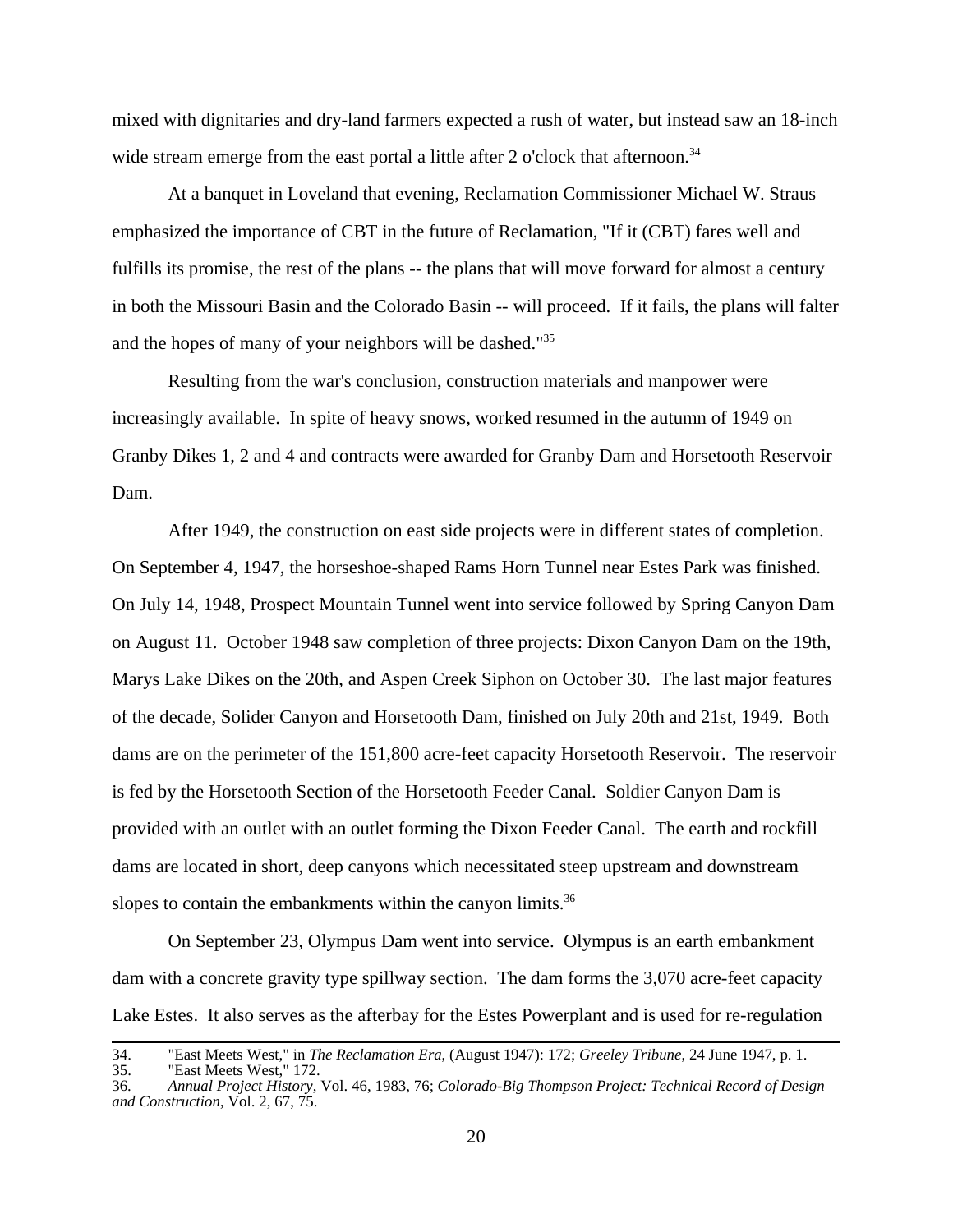of canal flow and river control. In 1947, excavation began on four tunnels to provide flow from Lake Estes to Flatiron Reservoir: Olympus (1.8 miles), Pole Hill (5.4), Rattlesnake (1.7) and Bald Mountain (1.3). From Flatiron, water travels north to Horsetooth Reservoir and the Poudre River. Transporting the water is the Horsetooth Feeder Canal (renamed in 1956 the Charles Hansen Feeder Canal).<sup>37</sup>

The canal crosses the Big Thompson Canyon about 1.5 miles upstream from the mouth of the Big Thompson River. The canyon is rugged with steep cliffs on both sides, and the canyon floor barely has enough room for the river and U.S. Highway 34. The canal crosses the river and highway in a 9-foot-diameter steel siphon. The siphon carries a capacity of 930 cfs to the Big Thompson River and 550 cfs to Horsetooth. A control structure ahead of the siphon provides water for irrigation to the Big Thompson River. It also bypasses surplus water and releases flow to the Big Thompson Powerplant, nine miles west of Loveland. A supply conduit diverts water one mile upstream from the Big Thompson River from the control structure and transfers it by tunnel to the Hansen Feeder Canal. The water provides generation at the power plant, supplies users in the Big Thompson Valley, or is stored in Horsetooth Reservoir. North of the Big Thompson River the canal passes through four concrete-lined tunnels, and the outlet of the last tunnel discharges water into the Horsetooth Reservoir. In 1949, work started on the canal and completed in 1953.<sup>38</sup>

In 1947, work advanced on the Estes Park Aqueduct and power system. Beginning at the east portal of the Adams Tunnel, a 1.3 mile buried siphon carries water to Aspen Creek and then on to the Rams Horn Tunnel. Out of the tunnel, water flows through a short pipeline, or penstock, to the Marys Lake Dikes 1 and 2 and reservoir, all located 2.5 miles from Estes Park. The reservoir created by these dikes is the afterbay for the Marys Lake Power Plant. Past Marys Lake, water travels through a 3,143 foot conduit to the Prospect Mountain Tunnel. The conduit's inlet structure is submerged five feet below the minimum reservoir elevation to avoid ice buildup. In June 1949, the aqueduct and power system was completed.

<sup>37.</sup> *Annual Project History*, Vol. 46, 1983, 76.

<sup>38.</sup> U.S., Department of Interior, Water and Power Resources Service, *Project Data*, 257, 267.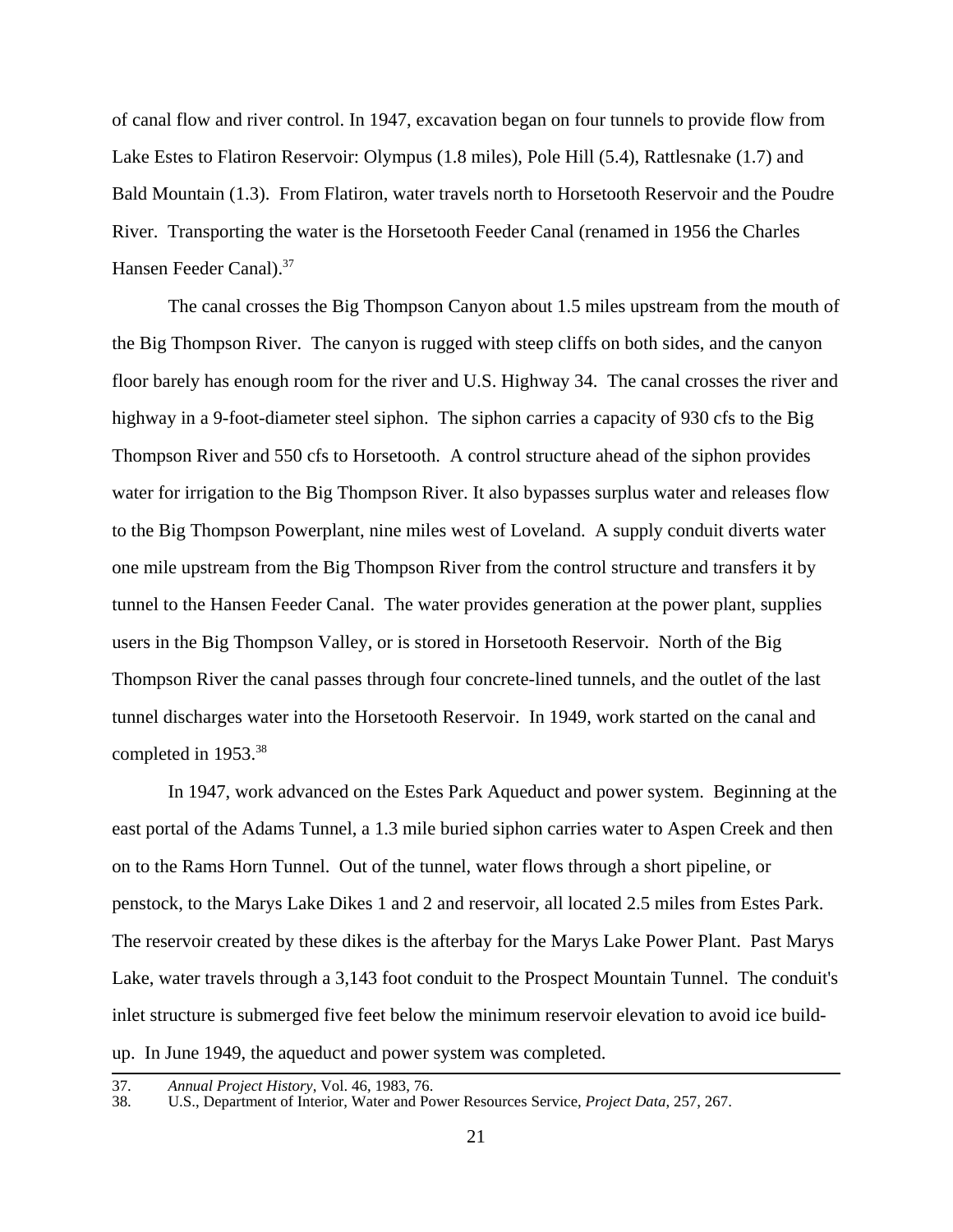Pole Hill Diversion and Afterbay Dams are earth and rockfill structures at the Estes Park Aqueduct, 10.5 miles east of Estes Park. Pole Hill Diversion Dam directs the flow of Little Hell Creek away from the Pole Hill Powerplant toward Rattlesnake Tunnel and Reservoir. Pole Hill Afterbay Dam contains a siphon spillway and outlet creating the headworks for Rattlesnake Tunnel conduit leading to Rattlesnake Powerplant. In 1952, construction on Pole Hill began and completed a year later. Built of earth and rockfill, Rattlesnake Dam, provides an additional afterbay for Pole Hill Powerplant and a forebay for Flatiron Powerplant. The dam is 12 miles east of Estes Park and first stored water in 1954. The Flatiron Afterbay Dam is an earth and rockfill structure located on Chimney Hollow Creek eight miles southwest of Loveland. The reservoir created by the dam is the afterbay of the Flatiron Powerplant.<sup>39</sup>

In July 1951, the last dedication of a major west slope fixture took place at the north end of Lake Granby. The Granby Pump Plant generated power by passing water through the Estes Park Power Plant turbines, delivered back through the Adams Tunnel transmission line. The structure had been completed in 1949, but installation of pumps, motors and hydraulic pipelines and testing took two years. At completion, Granby Pump Plant stood sixteen stories high, although on only three stories are visible above ground. Commissioner Straus, back in Colorado for another ceremony, visualized Granby's pumps as the "beating heart" and the Adams Tunnel the "jugular vein" of the CBT energizing the entire state of Colorado.<sup>40</sup>

Over a twenty year period, construction took place on many fronts in Colorado. Those who manned the equipment, dug the tunnels, and set the dynamite, saw their wages increase and went about their jobs in relative safety. In 1940, contract employees made 83 cents an hour while government employees received 85 cents an hour. Pay grew gradually from \$1.84 an hour in 1947 to \$2.23 an hour in 1953. A two month strike in the spring of 1949 and a month long shutdown in May 1950 were the only periods of labor trouble during the post-Adams Tunnel era. Through the summers of 1947 to 1951, there was work for a thousand men, and then the number of employees would drop to around 800 in winter. There were some fatalities among those

<sup>39.</sup> *Colorado-Big Thompson Project: Technical Record of Design and Construction*, Vol. 2, 48, 53, 59, 67.

<sup>40.</sup> Tyler, *The Last Water Hole in the West*, 219.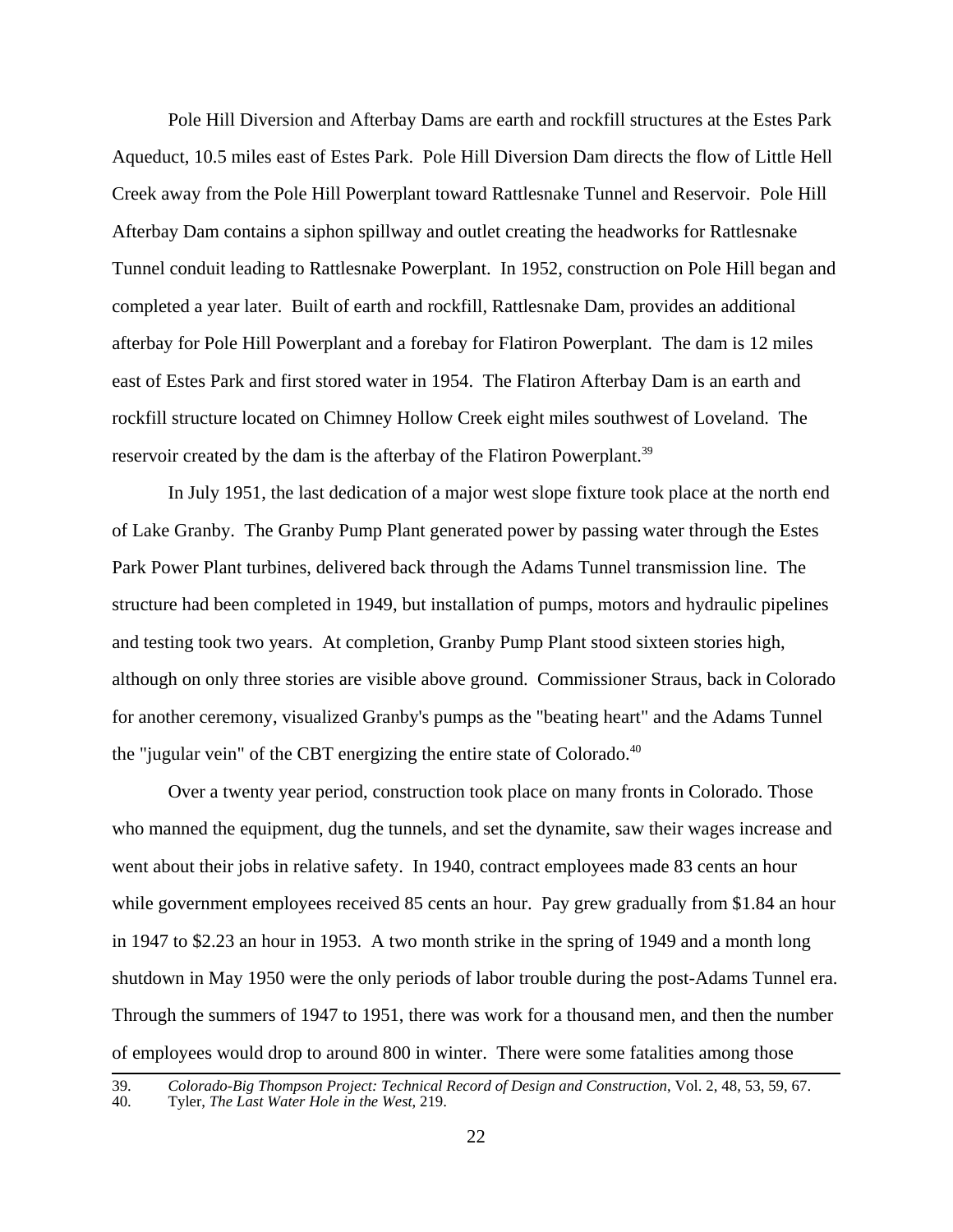working to bring water over the mountains. Four men died in 1948, two in 1949, and an additional three in 1950. These accidental deaths resulted from cave-ins, machinery malfunction, electrocution, and a tractor rolling over and crushing its operator.<sup>41</sup>

By the mid-1950s, Reclamation could look back at almost twenty years of sustained achievement. Their work resulted in 13 dams and 10 reservoirs storing a total capacity of 994,340 acre feet of moisture. Power generation supplies an additional 18 pumping plants and 11 powerplants. Following is a list of the capacities and dimensions of the Reclamation designed dams and reservoirs of the Colorado-Big Thompson Project:

|                        | Hydraulic | Crest         |                     | Reservoir     |                |
|------------------------|-----------|---------------|---------------------|---------------|----------------|
|                        | Height of | length $(ft)$ |                     | Capacity (af) | Shoreline      |
| Dam                    | dam (ft.) |               | Reservoirs          |               | Miles          |
| Green Mountain         | 264       | 1,150         | Green Mountain      | 154,600       | 19             |
| Granby                 | 223       | 861           | Lake Granby         | 539,800       | 40             |
| <b>Willow Creek</b>    | 95        | 1,100         | <b>Willow Creek</b> | 10,600        | 7              |
| <b>Shadow Mountain</b> | 37        | 3,077         | Shadow Mt. Lake     | 18,400        | 8              |
| Marys Lake             | 20        | 820           | Marys Lake          | 900           |                |
| Olympus                | 45        | 1,951         | Lake Estes          | 3,100         | 4              |
| Rattlesnake            | 100       | 1,100         | Pinewood            | 2,180         | 3              |
| Flatiron               | 55        | 1,725         | <b>Flatiron</b>     | 760           | $\overline{2}$ |
| Carter Lake            | 190       | 1,235         | Carter Lake         | 112,200       | 8              |
| Horsetooth             | 111       | 1,840         | Horsetooth          | 151,800       | 25             |
| Solider Canyon         | 203       | 1,483         |                     |               |                |
| Dixon Canyon           | 215       | 1,265         |                     |               |                |
| <b>Spring Canyon</b>   | 198       | 1,120         |                     |               |                |

**Table I.** Dams and Reservoirs on Colorado-Big Thompson Project

Source: U.S., Department of Interior, Bureau of Reclamation, *Colorado-Big Thompson Project Technical Record of Design Construction*, Vol. 2, (Washington, D.C.: Government Printing Office, 1957), vi.

Sustained by "Elaborate models of flumes, surge tanks, canals and dams,"

Reclamation successfully built a "cadillac system" designed to resist Colorado's winters, summers, floods, and droughts. The "machine" soon paid dividends in the mid-50s, when Colorado's weather deviated from moderate seasons into a cycle of dry, arid weather, presenting the completed project's with its first significant challenge.<sup>42</sup>

42. Tyler, *The Last Water Hole in the West*, 218.

<sup>41.</sup> U.S., Department of Interior, Bureau of Reclamation, *Annual Project History, Colorado-Big Thompson Project, Colorado*, Vol. 11, 1949, 2-3, 42; U.S., Department of Interior, Bureau of Reclamation, *Annual Project History, Colorado-Big Thompson Project, Colorado*, Vol. 12, 1950, 4, 53.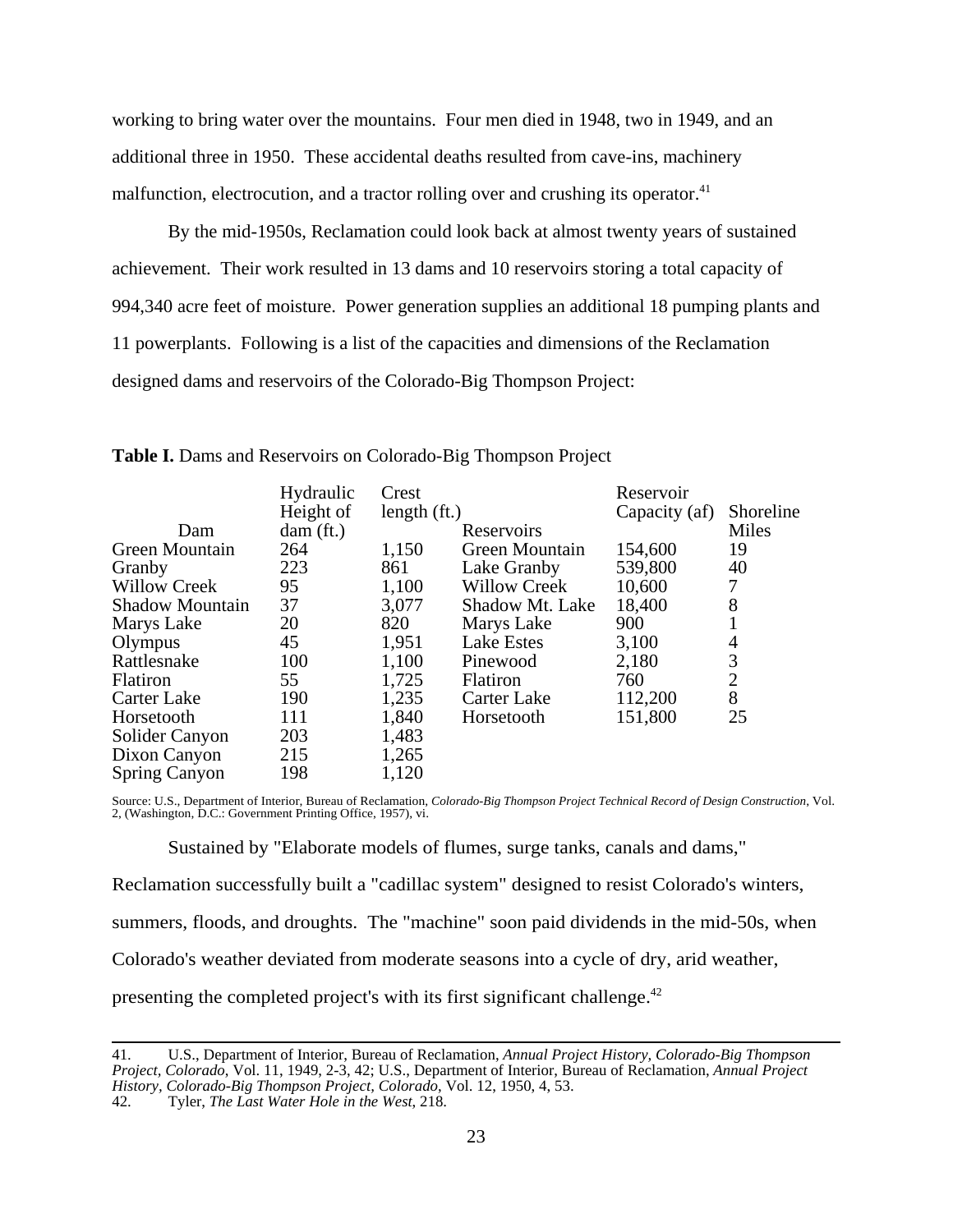#### **Post Construction History**

The dry winter of 1954 blurred into a warm spring, and continual days of sunshine withered the fields of the Front Range and high plains. Northern Colorado's first serious drought in exactly 20 years provided the opening test for CBT's design. In a projected normal year, CBT delivered 250,000 acre feet, but day and night during 1954 the Adams Tunnel delivered 300,352 acre feet to the east slope. Had Northern Colorado farmers depended on local rainfall and reservoirs for water, crops in the NCWCD would have produced a projected \$19 million in 1954, instead of their actual value of \$41 million. The project did not deliver its quota of water until 1957, averaging 232,000 acre-feet per year since that date. $43$ 

On a rainy August 11, 1956, the last step in an eighteen-year journey ended in Loveland, as Reclamation celebrated completion of CBT. In a speech shortened by a downpour, Reclamation's Commissioner Wilbur Dexheimer, defended the Bureau's efforts against those who thought CBT was not worth the funding and the risk, "It has been demonstrated again and again that the hard cash returns to the federal government far outweigh its investment in irrigation projects."

As President Dwight D. Eisenhower's choice for head of the Bureau, Dexheimer's remarks ignored the litany of New Dealers who dreamed of this day two decades previous. The CBT's early supporters (Hansen and Adams) and initial detractors (Taylor and Ickes) were all gone, but those who gave their lives drilling tunnels, operating equipment and running power lines bringing the project to life were remembered that afternoon.<sup>44</sup>

All major features were complete except for the Big Thompson Powerplant. In 1959, that plant's first year, it generated 4,500 kilowatts. After construction, Reclamation maintained a co-operative presence in Colorado's mountains and plains. The Bureau operates all west slope including power, storage and diversion. Reclamation also manages similar works on the eastern slope above the supply canals leading from Carter Lake and

<sup>43.</sup> Don F. Martin, "Disaster Averted," in *The Reclamation Era*, (February 1955): 1-2, 18-9.

<sup>44.</sup> *Loveland Reporter-Herald*, 13 August 1956, p. 6.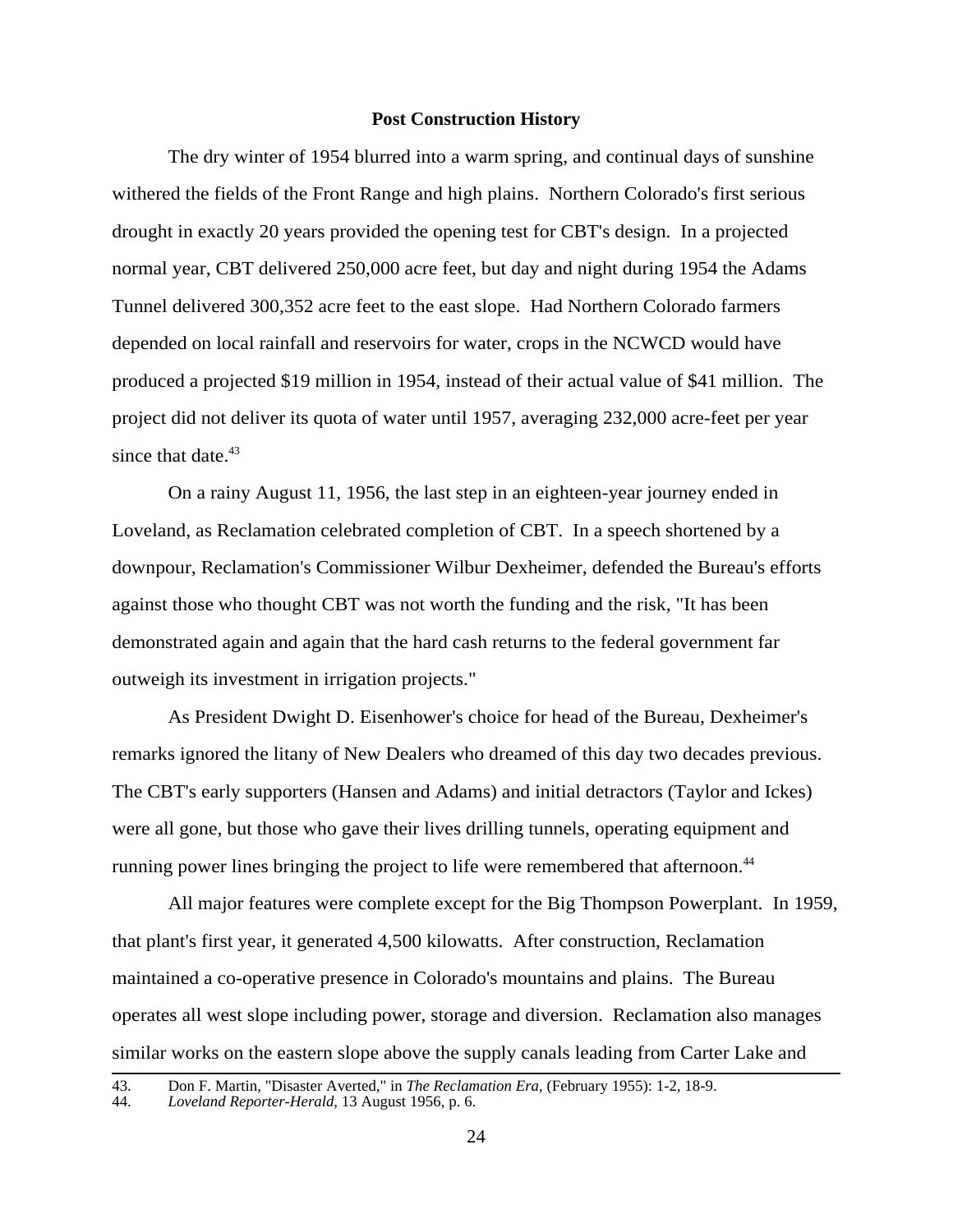Horsetooth Reservoirs. The NCWCD operates and maintains other diversion features supplying their service area. Both organizations' expertise would come in handy in overcoming two successive natural dilemmas in the mid-1970s.

On July 31, 1976, the eve of Colorado's centennial, rain fell quickly in the Big Thompson Canyon between Loveland and Estes Park. Storms of varying intensity poured during the night, as some areas recorded as much as 12 inches of precipitation while others received only a trace. Many campers, residents and occupants of the flood plain refused to vacate low lying terrain even after successive warnings from local police that a deluge was coming. Compounding the confusion, the National Weather Service's radar system was inoperative.

Reclamation first identified trouble on the dials of monitoring devices registering rising water in Dry Gulch. Staffers in the Bureau's Loveland project office moved quickly, but nature had some reclamation plans of its own. At 8 p.m., water released from Lake Estes to the Big Thompson River was cut off, followed an hour later by shutting off flow from the Adams Tunnel. At the same hour, a peak of 31,200 cfs blasted down the canyon. The tunnel shut-off withdrew water from Lake Estes at the maximum rate and sent it to the Pole Hill and Flatiron Powerplants to prevent a strain on the lake. The shut-off also put the Marys Lake and Estes Powerplants out of commission.

Close to midnight, the 220-foot siphon spanning the Big Thompson River was whipped off its supports by the floodwaters. Traveling at 15 m.p.h., the siphon moved 600 yards downstream before it smashed into a house. The quarter-million ton device now looked like a crushed cardboard tube and water could no longer be sent to Horsetooth Reservoir. Reclamation also had to deal with the Hansen Feeder Canal which was out of service and three of the projects' five powerplants not working. Reclamation's Loveland Project Manager Bob Berling described the shock he felt when he arrived on the scene late that night: "We couldn't quite believe what we had on our hands to start with. Fortunately,

25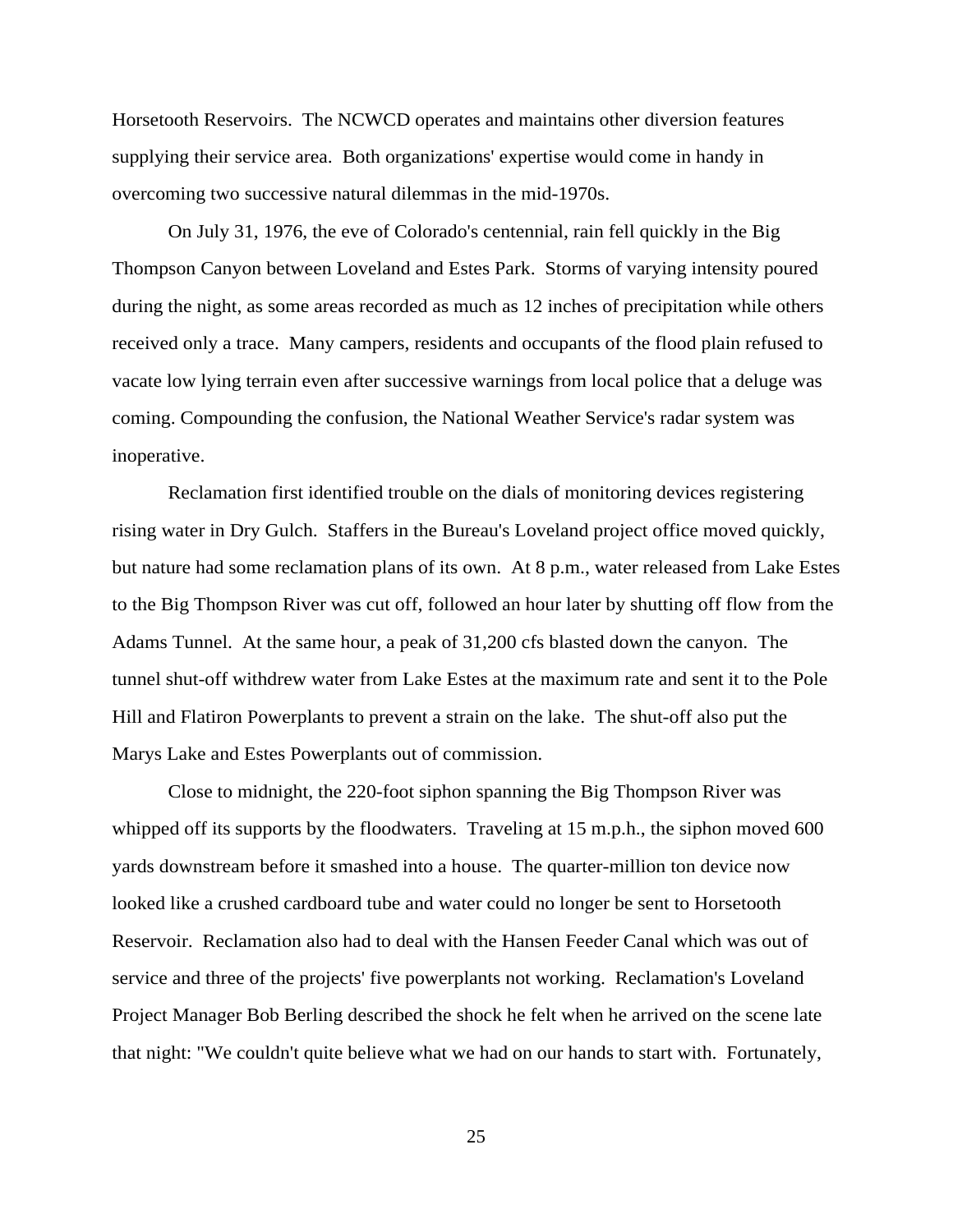we did react very quickly."<sup>45</sup>

After it was over, the Big Thompson Flood was the state's second largest natural disaster, responsible for 139 deaths, six missing people, 316 homes destroyed in the canyon and over \$35 million in property damage. Only one resident of the canyon had flood insurance. Reclamation replaced 6,000 cubic yards of material eroded from the base of Olympus Dam, and the Bureau and the NCWCD shared the \$1 million cost of restoring the siphon. The Big Thompson Powerplant was back in service a week after the flood, and a new siphon was on the job 88 days after the storm. According to Berling, a "team effort" between Reclamation, other federal organizations and the NCWCD meant clean-up, repaving roads and the ripraping of damaged structures lasted only a year.<sup>46</sup>

Colorado's mercurial climate provided another surprise the following year. Beginning in the fall of 1976, a serious drought baked the state. The 1977 spring runoff bore half its usual amount, and the Colorado River ran at one of the lowest levels in its recorded history. Water deliveries from the project accounted for 50 percent of the water used by farmers. By the harvest in the fall, project water accounted for crops worth \$134 million.<sup>47</sup>

One late developing controversy followed CBT from the 1960s into the 1980s. In 1966, six east slope cities began seeking CBT's unused capacity to bring more than 30,000 acre-feet of water from Windy Gap Reservoir, on the Colorado River below Lake Granby at the mouth of the Fraser River. Reclamation backed the plan, but environmentalists and Western Coloradoans were livid. West slope residents were afraid of "total depletion" of the Colorado River by greedy farmers and communities across the Divide. In spite of opposition, construction started in 1981, and on June 29, 1985, the sponsors dedicated the project. The dispute over Windy Gap may not have been as thunderous as the CBT

<sup>45.</sup> *Fort Collins Coloradoan*, "The Big Thompson: A Special Report," August 1976, p. 7; Interview with Robert Berling, Loveland, Colorado, Jan. 12, 1994. Tape located in Bureau of Reclamation office, Denver. 46. *The Big Thompson Flood of 1976*, (The Geological Society of America, 1976), 3-4; Interview with Robert Berling, Jan. 12, 1994.

<sup>47.</sup> Northern Colorado Water Conservancy District, *1977 Annual Report*, (Loveland, Colorado: 1977), 6, 8; U.S., Department of Interior, Bureau of Reclamation, *Colorado-Big Thompson Project*, no date, brochure located in *Annual Project History*, 1983, 7.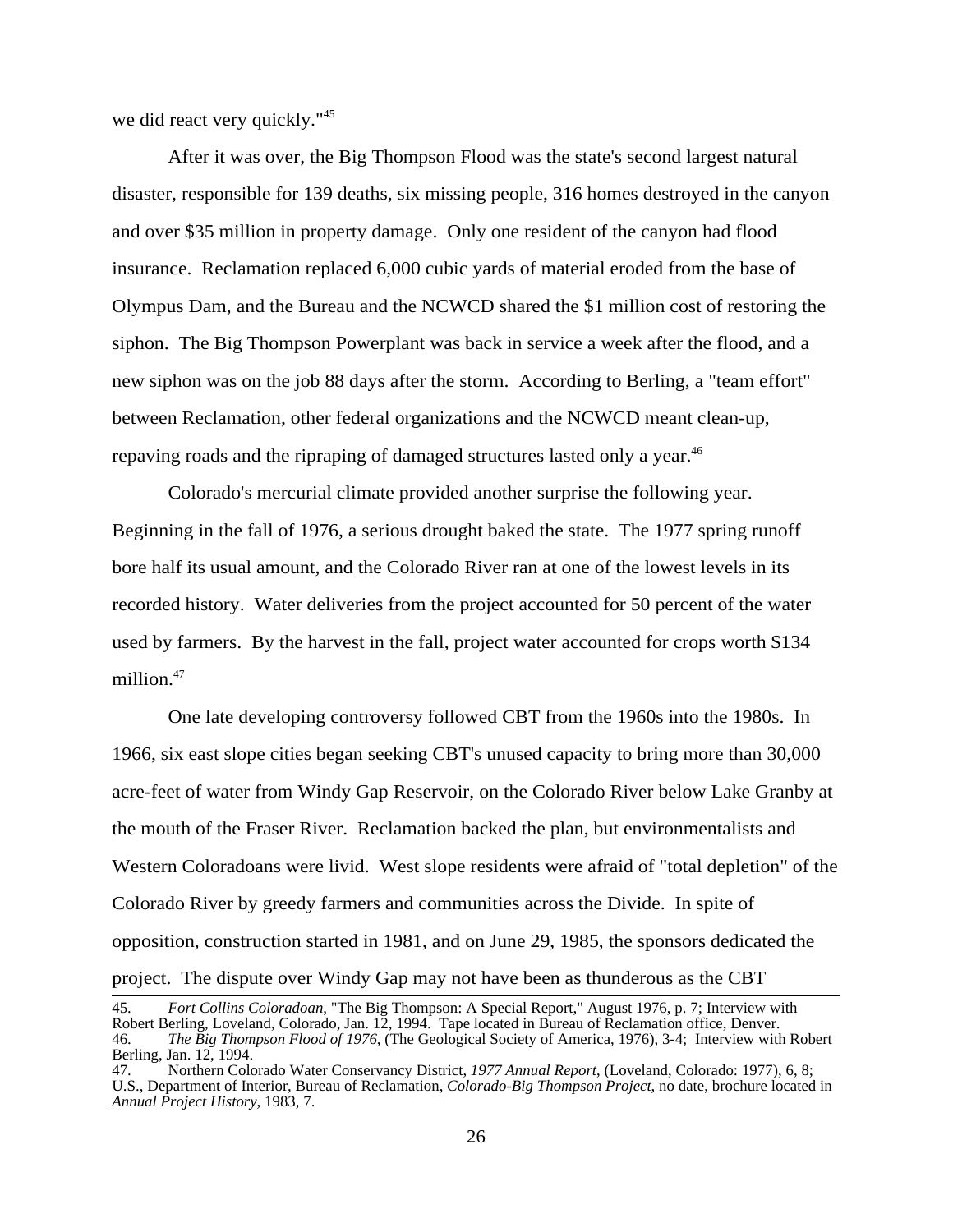authorization, but many on both sides of the issue hoped aloud that this would be the last transmountain diversion project planned for the Rockies.<sup>48</sup>

#### **Settlement of the Project**

Besides flowing through Colorado's diverse topography, CBT also supports many different lifestyles. Water from CBT quenches many needs, ranging from Longmont and Loveland's evolution from agricultural to urban communities, to the isolated mid-western atmosphere of Fort Morgan and Julesburg, to the practiced eccentricity of Boulder.

Since Colorado's birth in 1876, the northern third of the state relied on the storage of water for its existence and subsequent prosperity. In 1949, 175,000 people lived within the boundaries of the NCWCD, most making a living from farming and related industries. In 1990, the area's population increased to 454,125 people, and its economy had branched widely from agriculture.<sup>49</sup>

Beginning in the late 1960s, corporations like IBM, Hewlett-Packard, Kodak, Samsonite, and Martin-Marietta created sprawling business complexes in Northern Colorado. In a 1968 interview with the *Denver Post*, Bob Barkley, secretary-manager of the NCWCD boasted that the consumption-stimulated American Dream was a way of life on the Front Range, "A three-bedroom house with double garage to accommodate a boat is commonplace for thousands who have come here from the big cities. The formula is basic: adequate water plus productive soil equals the production of new wealth and a stabilized or growing economy."50

Since then, water has been present for success for Northern Colorado, but the covetous eyes of the Front Range may look again toward the Colorado River for more water.

#### **Uses of Project Water**

Every evening along Colorado's Front Range, a necklace of lights burns well into

<sup>48.</sup> Tyler, *The Last Water Hole in the West*, 301. The six communities seeking additional water were: Boulder, Loveland, Estes Park, Greeley, Longmont and Fort Collins.

<sup>49.</sup> *Annual Project History*, Vol. 11, 1949, 14; U.S., Department of Interior, Bureau of Reclamation, *1990 Summary Statistics: Water, Land and Related Data*, (Denver: 1990), 254. 50. Cassai, *Denver Post Empire*, 1 December 1968, pp. 60-1.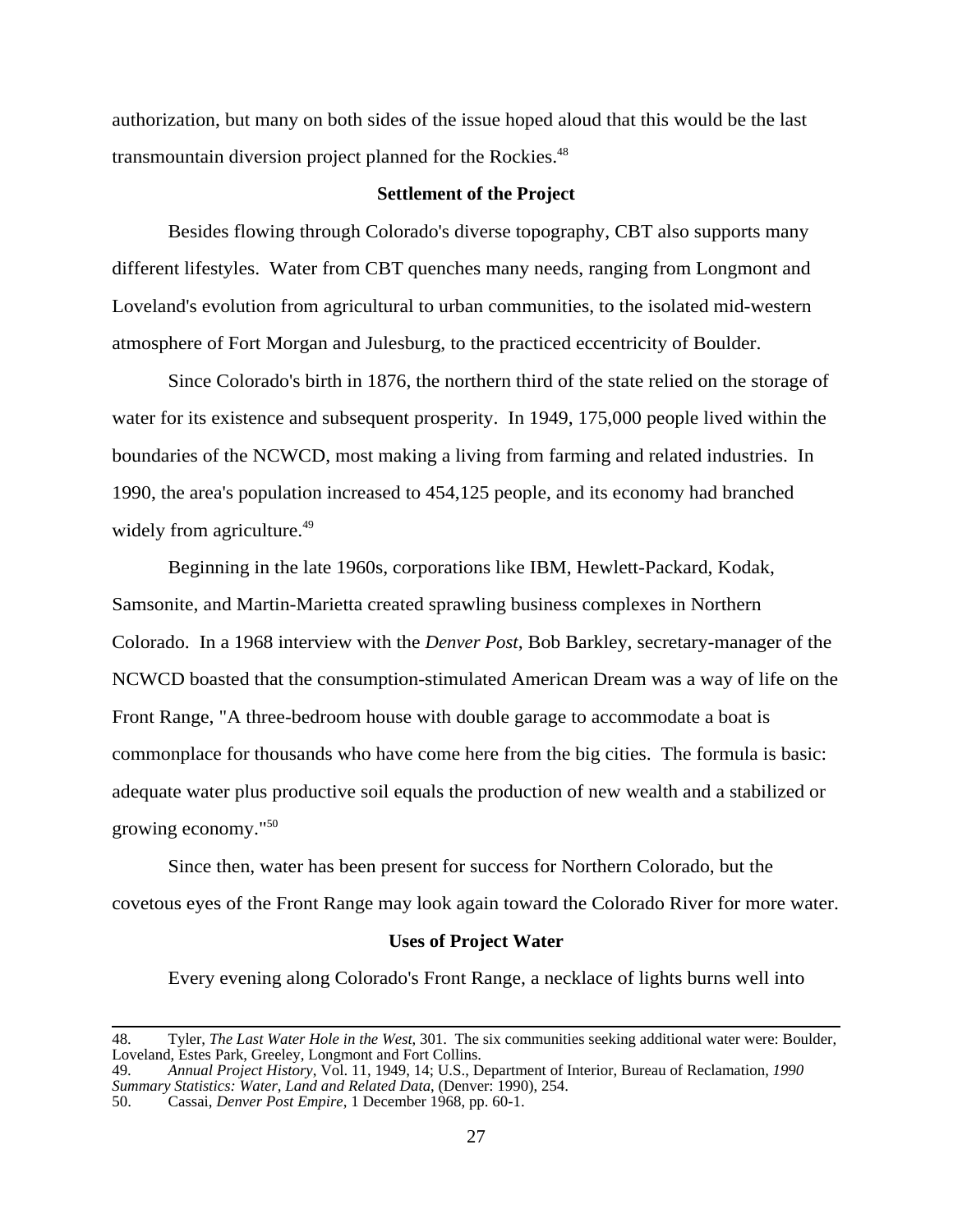night. Powering this display is the headwaters of the Colorado River. Designed to help farmers through the uncertainties of agriculture, CBT's electrical supply propelled Colorado's Front Range closer to the Los Angeles modern rendering of the "city-state" model of urban development. The physical attractiveness of the eastern slope would have been a magnet for growth without CBT, but its creation provided a necessary foundation for the region's urbanization over the last third of the twentieth century.

In the 1940s, nine communities held allotments from the CBT of 44,950 acre-feet. By the 1980s, 25 communities received supplemental supplies, numbering 65,000 acre-feet. In growing Front Range cities like Boulder, Longmont, Loveland, Fort Collins, and Greeley, the aggregate population quadrupled from 1950 to 1980. These communities continued to bloom while desperately trying to maintain a balance between a slow rural pace and urban conveniences.

Keeping Colorado in electricity requires a complicated power distribution system. Transmission facilities include nearly 677 miles of transmission lines, 35 permanent substations, two mobile substations, one mobile transformer and 22 metering stations. Annually, the CBT sells more than 670 million kilowatt hours of power, producing \$6.8 million in total revenues. The Department of Energy markets the power and a percentage of the revenue goes toward repaying CBT project costs. Each year, the project produces an average of 760 million kilowatt-hours with 690 million kilowatt hours of that total marketed to customers in northern Colorado, eastern Wyoming, and western Nebraska. The water and power control center in Loveland acts as the central nervous system for the Western Division of the Missouri River Basin.<sup>51</sup>

Colorado-Big Thompson's west side story differs from the east slope. Correcting the visual damage around Rocky Mountain National Park during the completion of the Adams Tunnel, Reclamation used waste rock left over from construction and landscaped the area around the portals. Project structures blended into the natural surroundings as much as

<sup>51.</sup> U.S., Department of Interior, Bureau of Reclamation, *Colorado-Big Thompson Project*, 7; *Project Data*, 258, 260.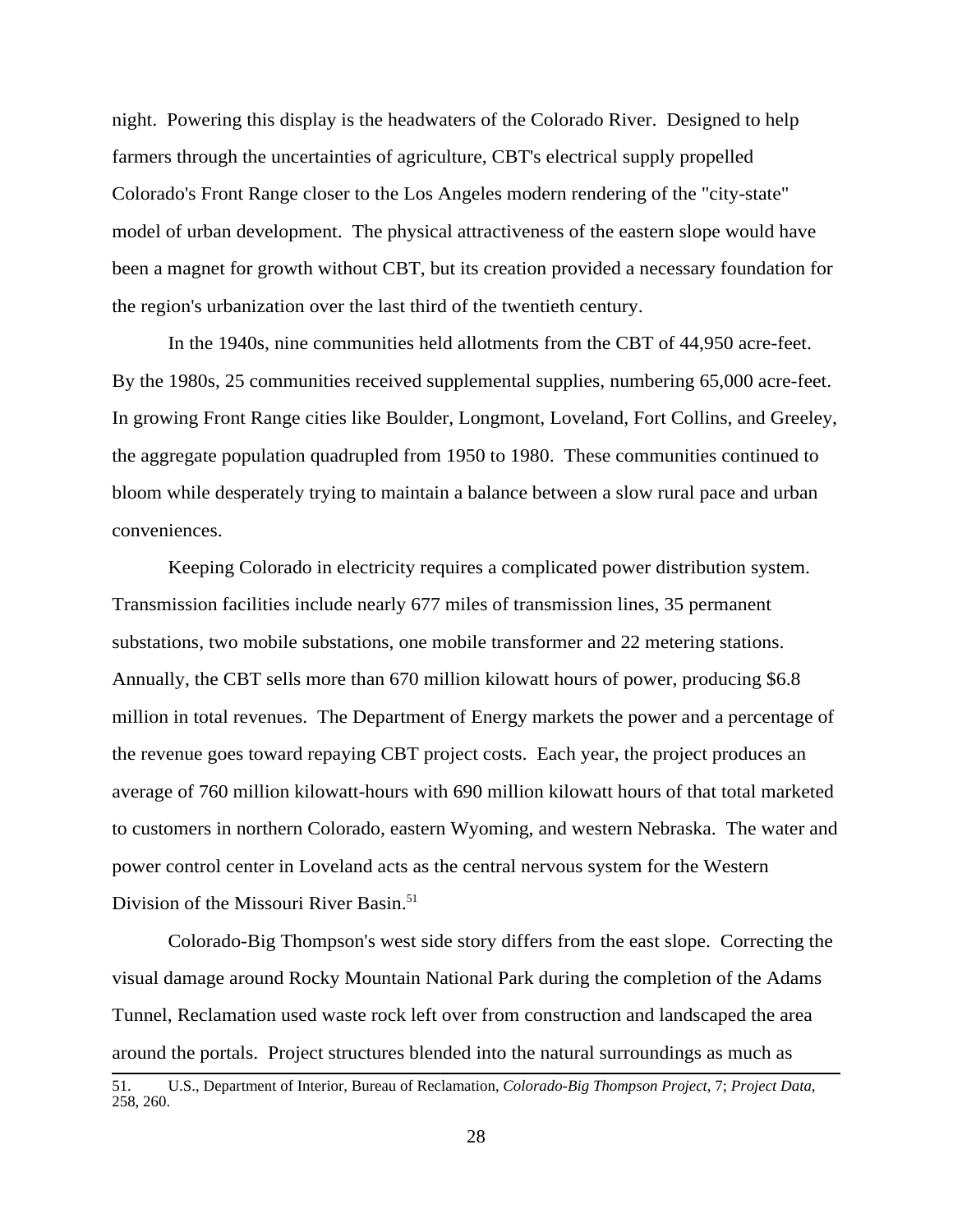possible. A stabilized water supply in west slope lakes has generally improved conditions for fish and wildlife**.** Fishing is good below many reservoirs because of the steady flow of water released downstream. If agriculture and business supplies the muscle keeping eastern Colorado going, outdoor recreation enlivens the west slope towns of Grand Lake, Granby, Fraser, Hot Sulphur Springs, and Kremmling. Project lakes lure sightseers to Grand Lake, Green Mountain, Willow Creek, Granby and Shadow Mountain.<sup>52</sup>

The foundation of CBT's existence, agriculture, continues to benefit from the project's presence. In 1938, the district was home to 6,400 irrigated farms supporting a population of nearly 40,000. Exactly thirty years later, the NCWCD had only 4,000 farms and 17,000 people living on the land. By the 1990s, there were only 2,700 farms and 9,400 project lands. Between 1938 and 1990, the average irrigated acreage per farm increased from 97 acres to more than 200 acres. In 1990, crops from project land rose in value to \$330.9 million.

In 1952, Reclamation conducted a study to determine the immediate effects of CBT on Weld County. According to the survey, 69 percent of Weld County homes had phones. Without the electrical power supplied by CBT, Reclamation estimated only forty-one percent would have had this convenience. After CBT, 90 percent of Weld County residents had electricity, seventy-seven percent had an electric water pump, and nineteen percent had direct access to hard-surfaced roads. If the CBT had never existed, only sixty-two percent would have had electric service, thirty-six percent electric water pumps, and only two percent access to paved roads.<sup>53</sup>

The focal crop of Northern Colorado is the sugar beet, this squat root historically directed the region's agribusiness, politics, and culture for a century. At the beginning of the last decade of the twentieth century, sugar beets accounted for \$36.9 million in crops grown on 40,129 acres. Recently, sugar beets have fallen behind corn in acres planted. The necessity of more grain and silage to met the demands of the profitable local cattle industry

<sup>52.</sup> Cassai, *Denver Post Empire*, p. 61.

<sup>53.</sup> *Accomplishments of Irrigation Weld County, Colorado*, iii.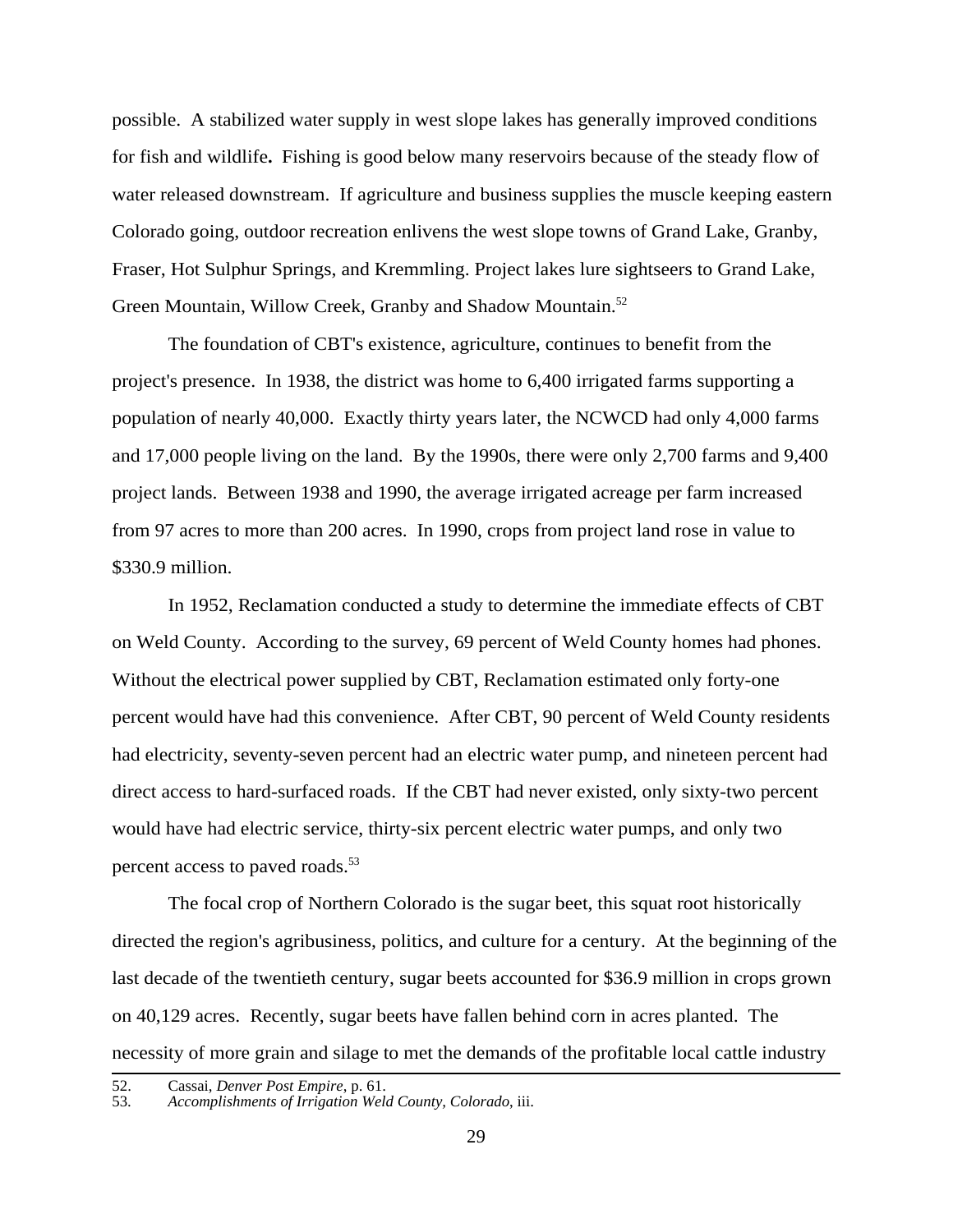has reduced the importance of beets. Other crops on the project include corn, alfalfa, barley, beans, potatoes, and a variety of vegetables. Pinto beans have become a valuable commodity thanks to irrigation -- farmers grew \$34.3 million worth of beans on 53,759 acres in 1990.<sup>54</sup>

The greatest beneficiaries of CBT are the counties closest to the Rocky Mountains. Agriculture continues to dominate the life and business of the northern Front Range, but corporate America continues to plant "Business Parks" in Weld, Larimer and Boulder counties' previously lush farmland. A new crop, suburban housing, has followed. Many residents in towns like Greeley, Loveland, and Longmont fear the individuality of their communities will disappear as communities merge into one another along the corridor bordered by U.S. Highway 34 on the west and Interstate 25 on the east.

#### **Conclusion**

Unwanted by some in the 1930s, and lamented by few at the close of the century, time helped the Colorado-Big Thompson project outgrow the controversy surrounding its early days. In its life, CBT provided a model for irrigated development, hydropower, municipal, and industrial water use and a political football for environmentalists and wartime bureaucrats. Its role now is to serve as an economic and social stabilizer for the state of Colorado. In 1993, *Denver Post* columnist Bill Hornby ridiculed modern ignorance of the CBT's achievements, "New generations take an ample water supply for granted, and political clout has passed to environmental lobbies that have made water providers the goats instead of heroes."55

The CBT energized the economies of Colorado and built a network of communities up and down the Front Range. In 1956, at its completion, lay and professional opinion hailed CBT as "a commendable engineering feat that provided northern Colorado with water and hydroelectric power at a time when Front Range growth was spectacular."56 After the Central Valley Project in California, CBT is the most productive undertaking launched by

<sup>54.</sup> U.S., Department of Interior, Bureau of Reclamation, *1990 Summary Statistics*, 254.

<sup>55.</sup> Bill Hornby, "Water Policy Has Changed – Attitudes will Follow," *Denver Post*, 11 July 1993, sec. D, p. 5.

<sup>56.</sup> Tyler, *The Last Water Hole in the West*, 242.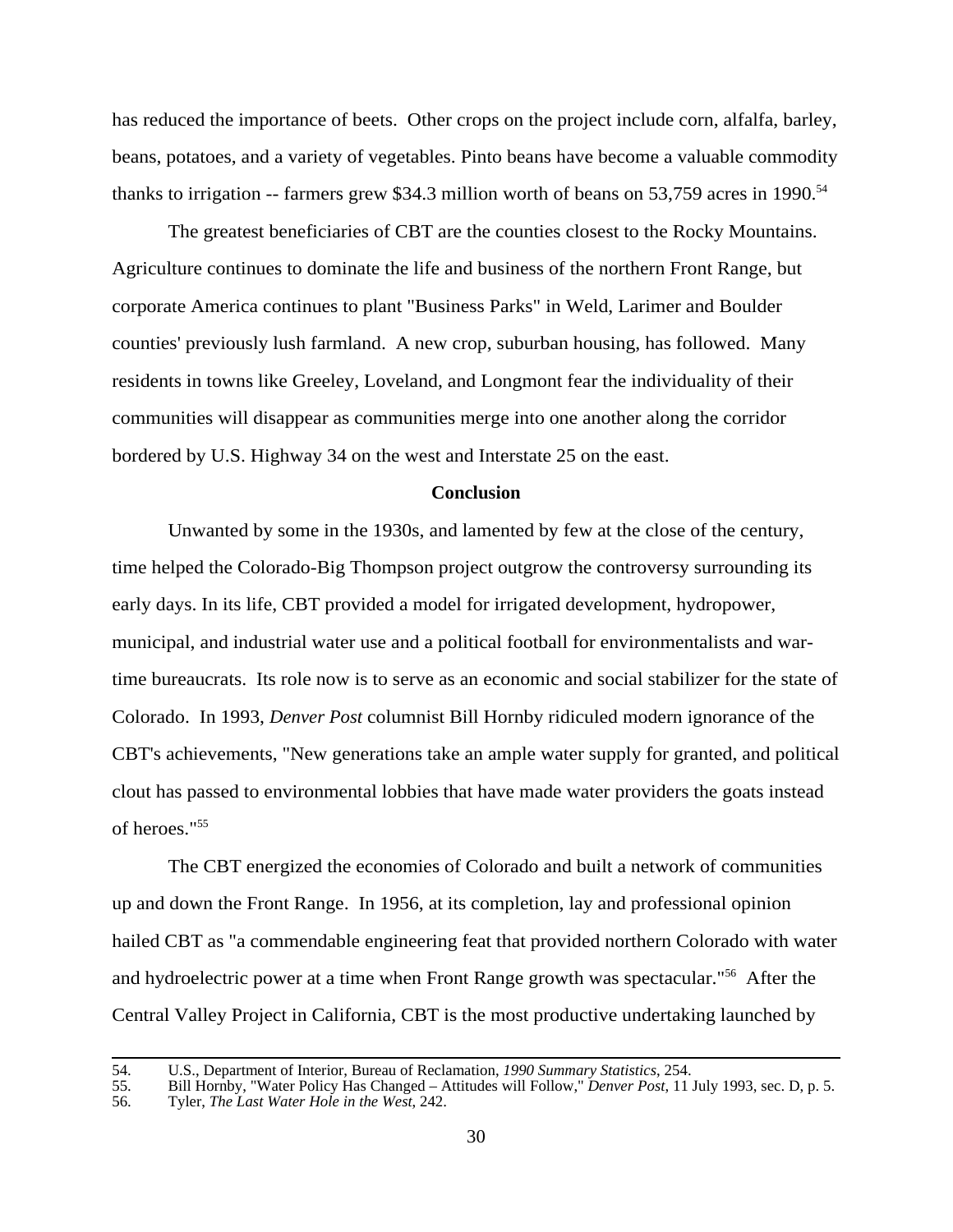Reclamation. Grand endeavors inspire expansive emotions, and some fifty years later, the circumstances surrounding CBT's birth and the exploits central to its construction, still result in a sense of wonder.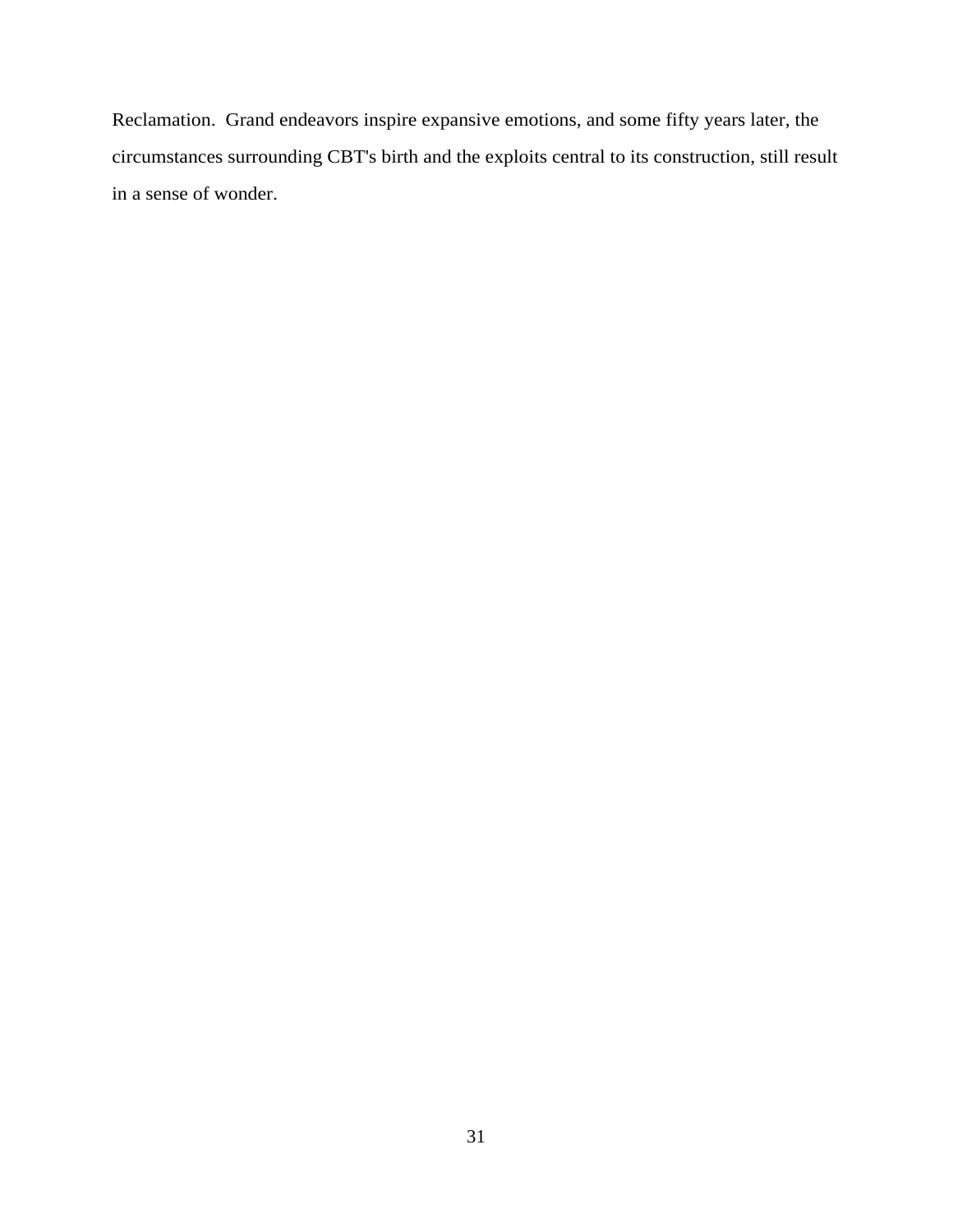## **Bibliography**

### **Manuscript and Archival Collections**

Record Group 115. Records of Bureau of Reclamation. Project Histories, 1938-83. General Correspondence File, Box 377, 1902-42.

## **Government Documents**

- United States Congress. Senate. *Synopsis of Report on Colorado-Big Thompson Project, Plan of Development and Cost Estimate Prepared by Bureau of Reclamation, Department of Interior*, 75th Congress, 1st session, June 15, 1937.
- United States Department of Interior. Bureau of Reclamation. *1990 Summary Statistics: Water, Land and Related Data*. Denver: 1990.
- United States Department of Interior. Bureau of Reclamation. *Accomplishments of Irrigation Weld County, Colorado*. Denver: February 1952.
- United States Department of Interior. Bureau of Reclamation. *Colorado-Big Thompson Project: Technical Record of Design and Construction*. 4 vols. Washington, D.C.: Government Printing Office, 1957.
- United States Department of Interior. Bureau of Reclamation. *Colorado-Big Thompson Project*. Denver: no date.
- United States Department of Interior. Bureau of Reclamation. *The Colorado-Big Thompson Project*. Region 7, South Platte River District: no date.
- United States Department of Interior. Bureau of Reclamation. *Repayment of Reclamation Projects*. Washington, D.C.: United States Government Printing Office, 1972.
- United States Department of Interior. Bureau of Reclamation. *The Story of the Colorado-Big Thompson Project*, (rev. ed). Washington, D.C.: Government Printing Office, 1968.
- United States Department of Interior, Water and Power Resources Service. *Project Data*. Denver: United States Government Printing Office, 1981.

# **Articles**

- "Alva B. Adams Tunnel Longest Ever Driven From Two Faces." *Western Construction News*. (February 1944): 55-8.
- "The Contractor's Camp at Green Mountain Dam." *The Reclamation Era*. (April 1940): 120- 1, 123.
- "Green Mountain Dam." *Western Construction News*. (March 1941): 78-81.
- "Green Mountain Dam, Colorado-Big Thompson Project, Colorado." *The Reclamation Era*. (December 1938): 255.
- Hines, A. R. "Safety on Reclamation Projects." *The Reclamation Era*. (September 1947): 206.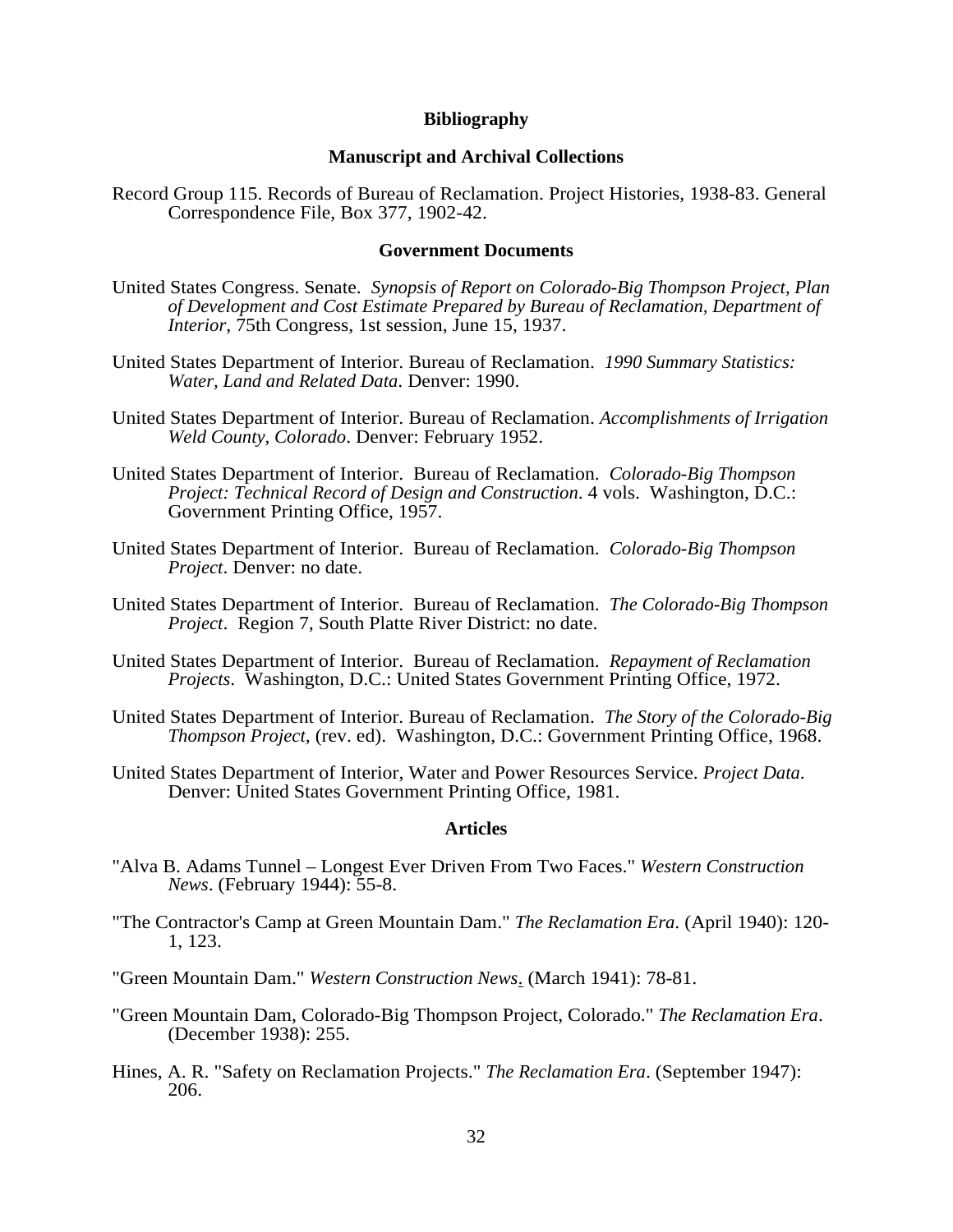- "Magoffin Co. Awarded Colorado Tunnel Job." *Western Construction News*. (March 1941): 96.
- Martin, Don F. "Disaster Averted." *The Reclamation Era*. (February 1955): 1-2, 18-9.

Mechau, Vaughan. "East Meets West." *The Reclamation Era*. (August 1947): 171-2.

- Reeves, W. Q. "Green Mountain Dam Finished." *Western Construction News*. (December 1943): 540-5.
- "School Facilities and Instruction at Green Mountain Dam." *The Reclamation Era*. (April 1940): 119-20.
- "The District and the Bureau: Thoughts on a Partnership." *Waternews*. (September 1987): 22-3.

"This Deadly Assault to be Repeated." *The Living Wilderness*. (November 1936): 10-1.

#### **Newspapers**

*Denver Post*, 1936-8, 1941, 1968, 1993.

*Fort Collins Coloradoan*, 1976.

*Fort Collins Express-Courier*, 1939.

*Greeley Tribune*, 1947, 1953-4.

*Loveland Reporter-Herald*, 1956.

*Rocky Mountain Herald*, 1955.

*Rocky Mountain News*, 1937-9, 1955.

# **Interviews**

Interview with Robert L. Berling. Conducted with author in Loveland, Colorado, Jan 12, 1994. Tape located in Bureau of Reclamation office, Denver.

#### **Books**

- Dille, J. M. *A Brief History of the Northern Colorado Water Conservancy District and the Colorado-Big Thompson Project*. Loveland, Colorado: NCWCD, 1958.
- Tyler, Daniel. *The Last Water Hole in the West: The Colorado-Big Thompson Project and the Northern Colorado Water Conservancy District*. Niwot, Colorado: The University Press of Colorado, 1992.

#### **Miscellaneous Papers/reports/studies**

The Geological Society of America. *The Big Thompson Flood of 1976*. Guidebook prepared for the 1976 Annual Meeting of The Geological Society of America. October 1976.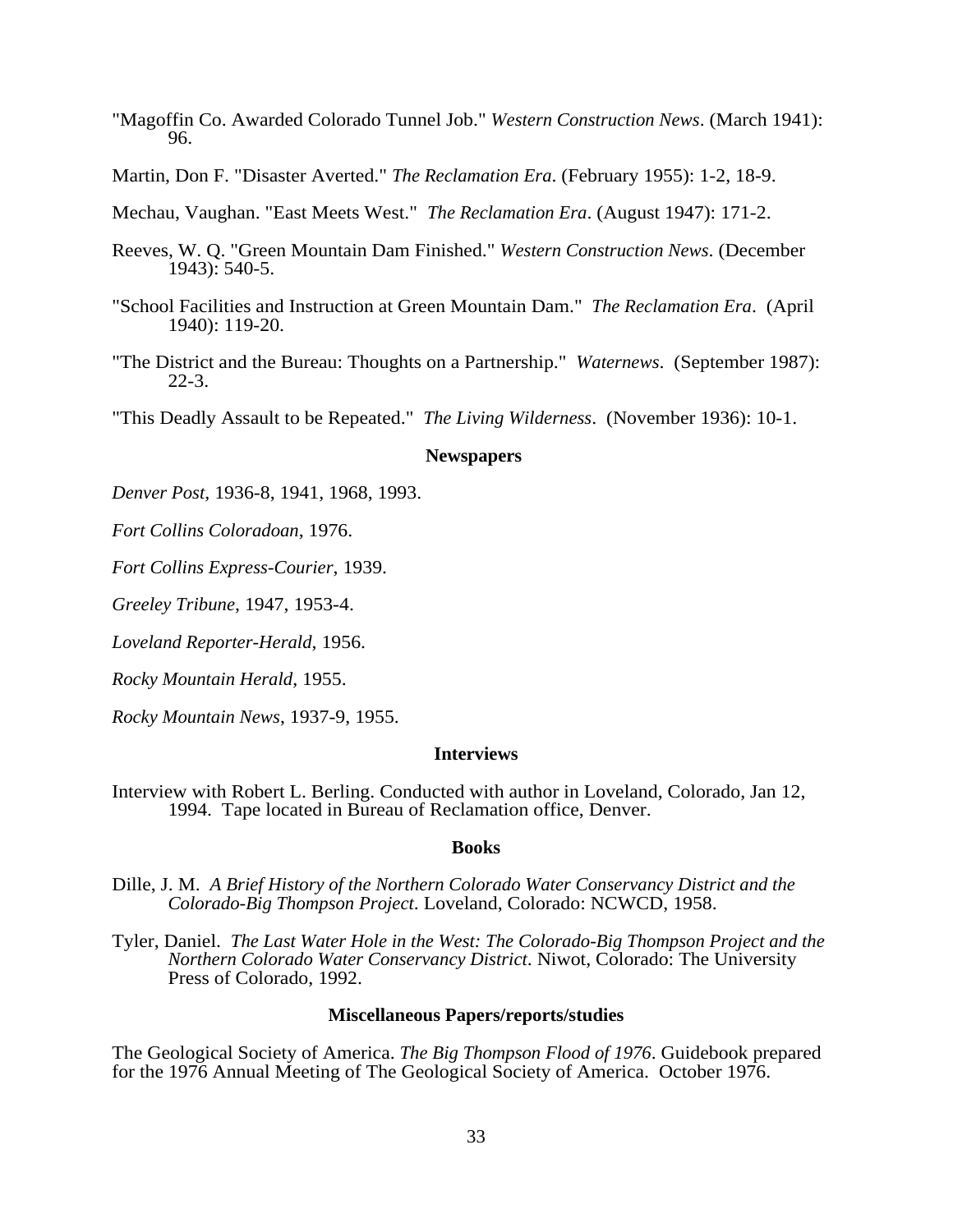- Northern Colorado Water Conservancy District. *1977 Annual Report*. Loveland, Colorado: NCWCD, 1977.
- Storey, Brit Allan. "Putting the Secretary on the Hot Seat: The Bureau of Reclamation and the National Park Service at Odds." Paper delivered at Western History Association Annual Meeting, Austin, Texas. October 18, 1991.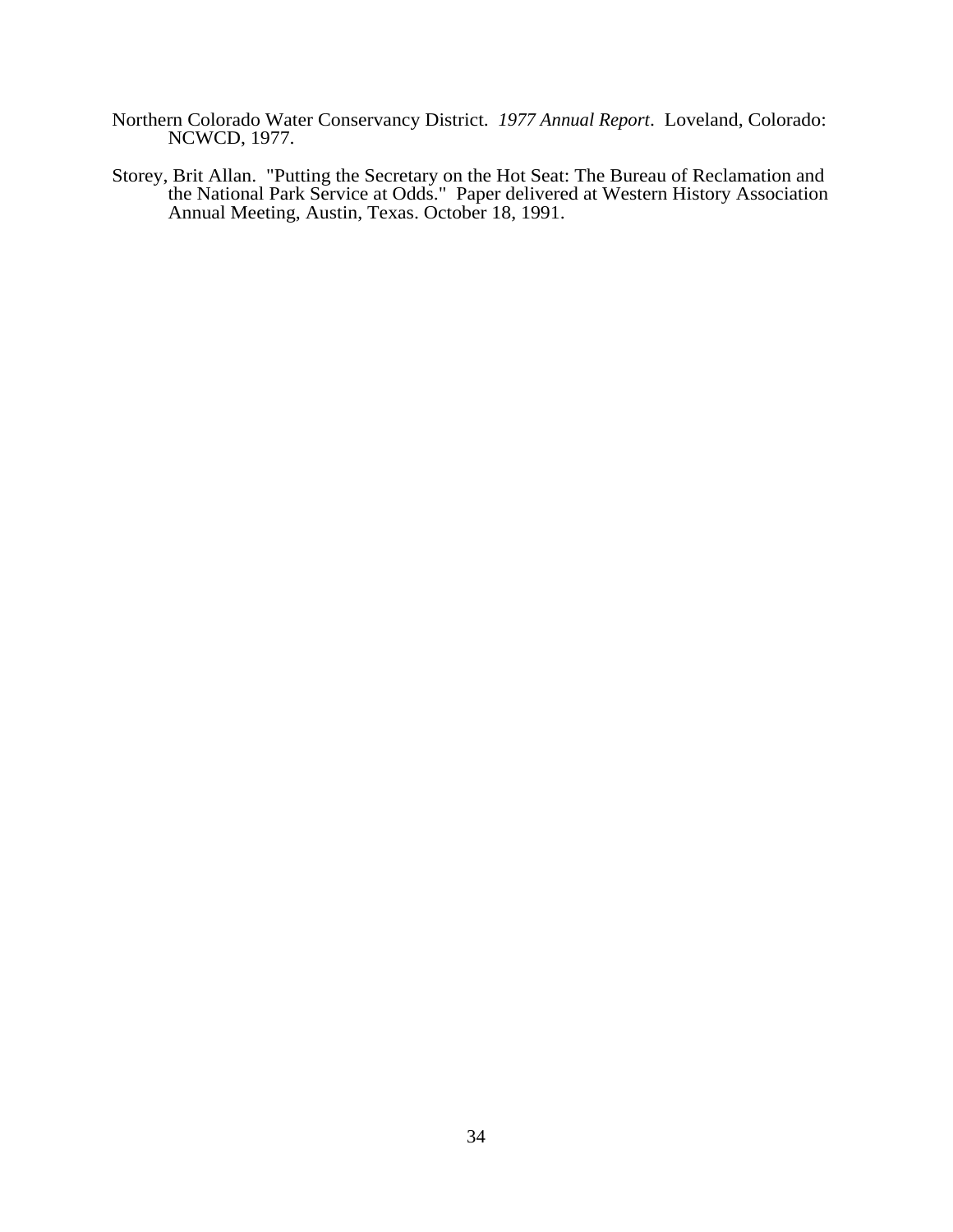# **Index**

| Big Thompson Flood (1976)                                                                                                                                                                                                      |  |    |
|--------------------------------------------------------------------------------------------------------------------------------------------------------------------------------------------------------------------------------|--|----|
|                                                                                                                                                                                                                                |  |    |
|                                                                                                                                                                                                                                |  |    |
|                                                                                                                                                                                                                                |  |    |
|                                                                                                                                                                                                                                |  |    |
|                                                                                                                                                                                                                                |  |    |
|                                                                                                                                                                                                                                |  |    |
| <b>Bureau of Reclamation</b>                                                                                                                                                                                                   |  |    |
|                                                                                                                                                                                                                                |  |    |
|                                                                                                                                                                                                                                |  |    |
|                                                                                                                                                                                                                                |  |    |
|                                                                                                                                                                                                                                |  |    |
|                                                                                                                                                                                                                                |  |    |
|                                                                                                                                                                                                                                |  |    |
|                                                                                                                                                                                                                                |  |    |
|                                                                                                                                                                                                                                |  |    |
|                                                                                                                                                                                                                                |  |    |
| Colorado                                                                                                                                                                                                                       |  |    |
|                                                                                                                                                                                                                                |  |    |
|                                                                                                                                                                                                                                |  |    |
|                                                                                                                                                                                                                                |  |    |
|                                                                                                                                                                                                                                |  |    |
|                                                                                                                                                                                                                                |  |    |
|                                                                                                                                                                                                                                |  |    |
| Colorado-Big Thompson Project                                                                                                                                                                                                  |  |    |
|                                                                                                                                                                                                                                |  |    |
|                                                                                                                                                                                                                                |  |    |
|                                                                                                                                                                                                                                |  |    |
|                                                                                                                                                                                                                                |  |    |
|                                                                                                                                                                                                                                |  |    |
|                                                                                                                                                                                                                                |  |    |
|                                                                                                                                                                                                                                |  | 18 |
|                                                                                                                                                                                                                                |  |    |
|                                                                                                                                                                                                                                |  |    |
|                                                                                                                                                                                                                                |  | 3  |
|                                                                                                                                                                                                                                |  | 29 |
|                                                                                                                                                                                                                                |  | 15 |
|                                                                                                                                                                                                                                |  | 16 |
|                                                                                                                                                                                                                                |  | 22 |
| war halts work in the context of the context of the context of the context of the context of the context of the context of the context of the context of the context of the context of the context of the context of the conte |  | 18 |
|                                                                                                                                                                                                                                |  |    |
|                                                                                                                                                                                                                                |  |    |
|                                                                                                                                                                                                                                |  | 17 |
| Dexheimer, Wilbur                                                                                                                                                                                                              |  | 24 |
|                                                                                                                                                                                                                                |  | 20 |
|                                                                                                                                                                                                                                |  |    |